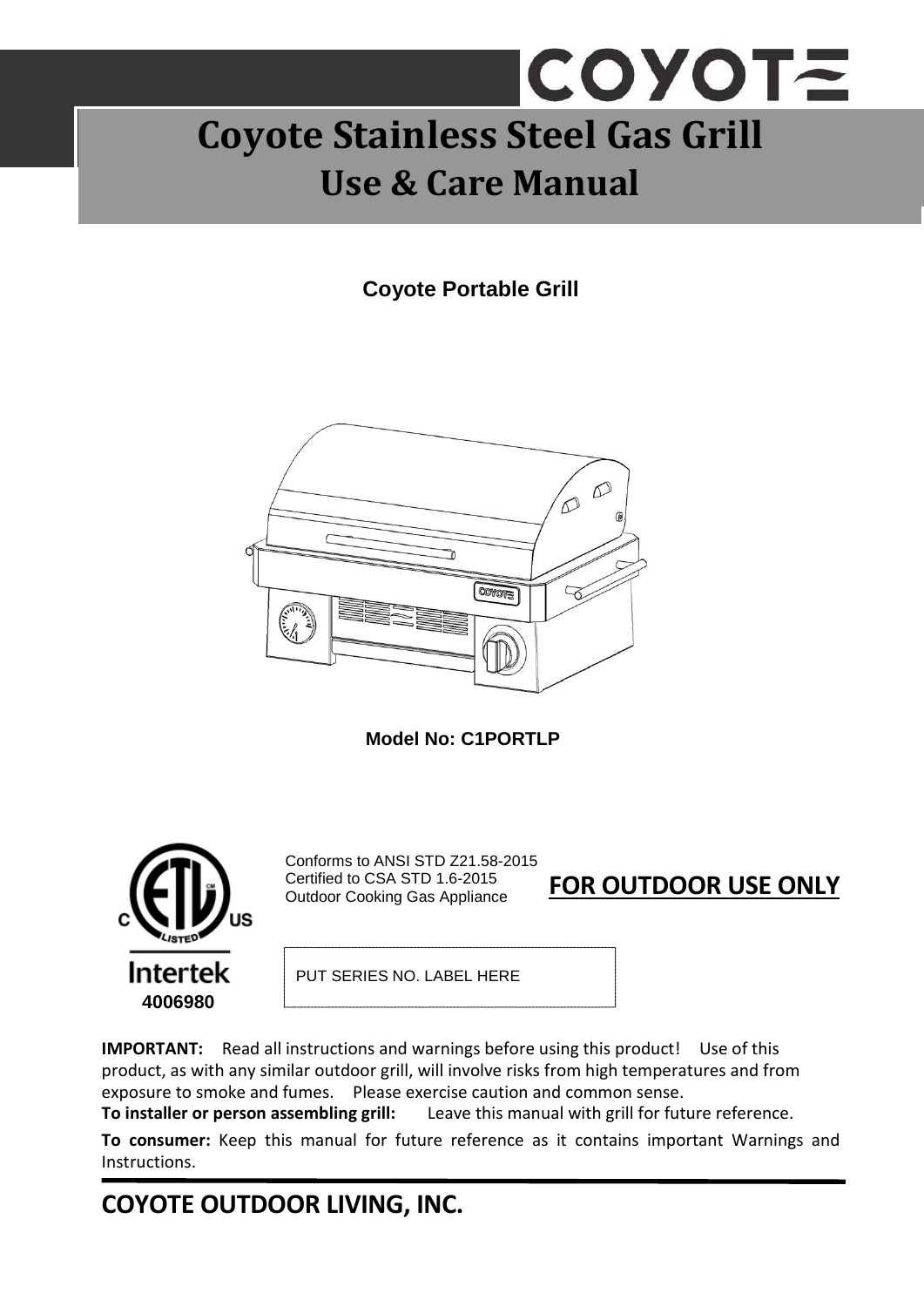#### **Welcome & Congratulations**

Congratulations on your purchase of a new grill! We are very proud of our product and we are completely committed to providing you with the best service possible. Your satisfaction is our #1 priority.

Please read this manual carefully to understand all the instructions about how to install, operate and maintain your grill for your safety and for optimum performance and longevity.

We know you'll enjoy your new grill and thank you for choosing our product. We hope you consider us for future purchases.

#### **Read and save the instructions**

Obey all Warnings and Instructions.

This Manual provides specific operating instructions for your model. Use your grill only as instructed in this manual. These instructions are not meant to cover every possible condition and situation that may occur. Common sense and caution must be practiced when installing, operating and maintaining any appliance. If you lose this Manual, a replacement copy can be downloaded from our website at www.coyoteoutdoor.com or call Customer Service at 855-520-1559.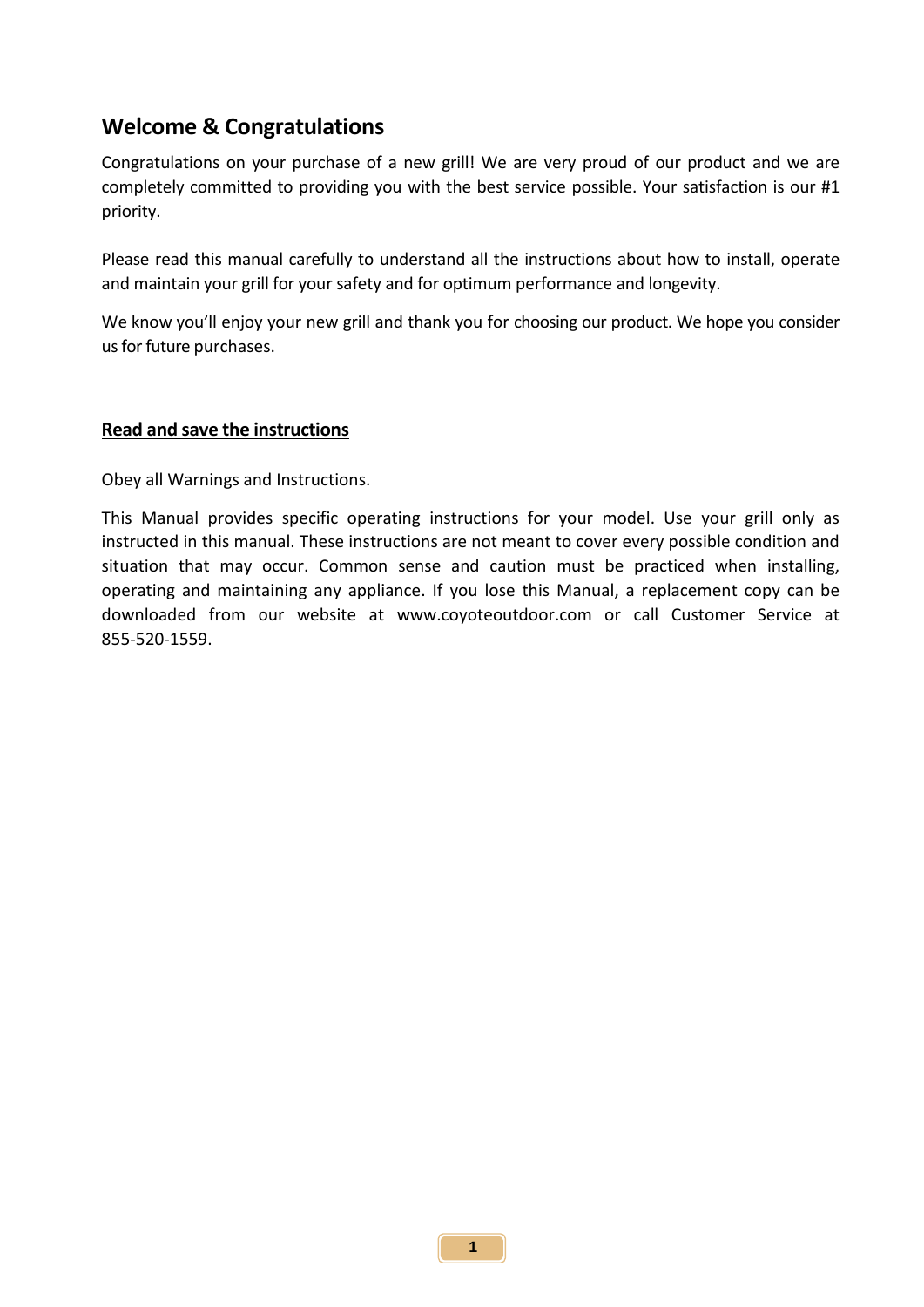### **Table of Contents & Critical Safety Warnings**

| Safety Instructions  3        |  |
|-------------------------------|--|
|                               |  |
|                               |  |
|                               |  |
| Gas Requirements 10           |  |
| Liquid Propane Gas Supply10   |  |
| Operation of your Grill15     |  |
| Lighting Your Grill 16        |  |
| Using Your Burners & Grilling |  |
|                               |  |
| Care & Maintenance19          |  |
| Troubleshooting Your Grill22  |  |
|                               |  |
|                               |  |

#### **DANGER AN** Æ

#### **IF YOU SMELL GAS:**

- 1. Shut off gas to the appliance.
- 2. Extinguish any open flame.
- 3. Open Lid.

4. If odor continues, keep away from the

appliance and immediately call your gas supplier or your fire department.

### **Safety Symbols**



## **DANGER**

**DANGER** indicates an imminently hazardous situation which, if not avoided, will result in death or serious injury.

## **CAUTION**

**CAUTION** indicates a potentially hazardous situation which, if not avoided, may result in minor or moderate personal injury, or property damage.<br>**WARNING** 

## **WARNING**

**WARNING** indicates a potentially hazardous situation which, if not avoided, could result in death or serious injury.

**WARNING**

#### **WARNING:**

1. DO NOT store or use gasoline or other flammable liquids or vapors in the vicinity of this or any other appliance.

2. A Liquid Propane (LP) cylinder not connected for use shall not be stored in the vicinity of this or any other appliance.



#### **FOR OUTDOOR USE ONLY:**

NEVER operate grill in enclosed areas, as this could lead to gas accumulating from a leak, causing an explosion or a carbon monoxide buildup which could result in injury or death. DO NOT use your grill in garages, breezeways, sheds or any enclosed area. NOT FOR USE BY CHILDREN. If these instructions are ignored, a hazardous fire or explosion could result in physical injury, death or property damage!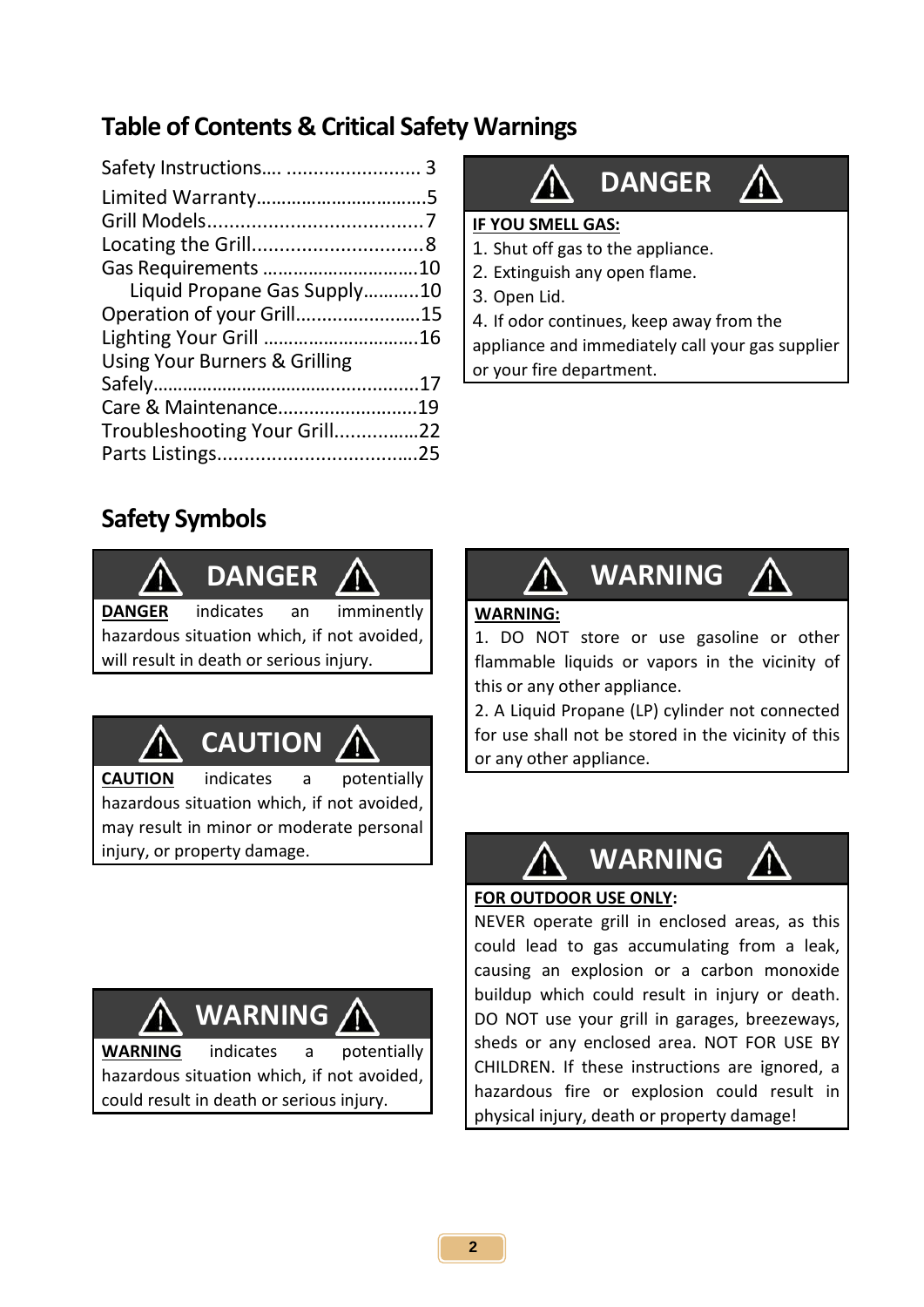## **Important Warnings and Safety Instructions**

WARNING A Improper installation, adjustment, alteration, service, maintenance or use can cause injury or property damage. Read the installation, operating and maintenance instructions thoroughly before installation or servicing of this equipment.

#### A WARNING A **General Safety Instructions**

#### **1. For Outdoor Use Only.**

- 2. Coyote grills are only intended for residential use and are not intended for commercial use, where anyone other than the original purchaser (homeowner) would be using and maintaining the grill.
- 3. **NEVER** use indoors or in any type of enclosed area, such as a garage, shed or breezeway. Keep clear of trees and shrubs.
- 4. To reduce the risk of serious or fatal injury from breathing toxic fumes and from explosion and fire as a result of leaking gas, use only outdoors in an open area with good ventilation. NEVER obstruct the flow of combustion and ventilation air.
- 5. **Fire Hazard:** The area surrounding your new grill should be kept clean and free from flammable liquids and other combustible materials such as mops, rags or brooms, as well as solvents, cleaning fluids, lighter fluid and gasoline.
- 6. NEVER use the grill in windy conditions. If located in a consistently windy area (oceanfront, mountaintop, etc.), a wind break will be required. Always adhere to the specified clearances listed in this Manual on page 9.
- 7. NEVER leave the grill unattended while cooking.
- 8. **Risk of Explosion:** This grill is only intended for use with propane. No other fuel should be used.
- 9. Do not use lighter fluid in a gas grill.
- 10. **NEVER** allow children to use or play near the grill. Keep children and pets away from a hot grill at all times
- 11. Installation and any repairs or replacement of parts should be performed by a qualified service technician. If you are not qualified to install, repair, or replace parts of your grill, please retain a qualified professional contractor or technician to do so.
- 12. **Burn Hazard:** NEVER lean over an open grill. Do not place clothing or other flammable material on or near the grill. Do not wear loose-fitting clothes or long sleeves while using the grill as some fabrics can be highly flammable and, if ignited, may result in personal injury or death.
- 13. **Burn Hazard:** When using the grill, do not touch the grill rack, burner grate, or immediate surroundings as these areas become extremely hot and can cause burns. Always use a covered/gloved hand when opening the grill hood and only do so slowly to allow heat and steam to escape.
- 14. ALWAYS: have an ABC fire extinguisher accessible.
- 15. NEVER attempt to extinguish a grease fire with water or other liquids as this may cause a flashback that could result in personal injury or death.
- 16. NEVER use aluminum foil to line the grill racks or the drip trays, this can alter airflow for proper combustion and also build up heat in the control area causing the knobs and cause damage to the igniter.
- 17. NEVER allow grease or other hot material to drip from the grill onto the valve, hose, or regulator. If that occurs, turn off the fuel supply immediately. After the grill has cooled, determine the cause of the dripping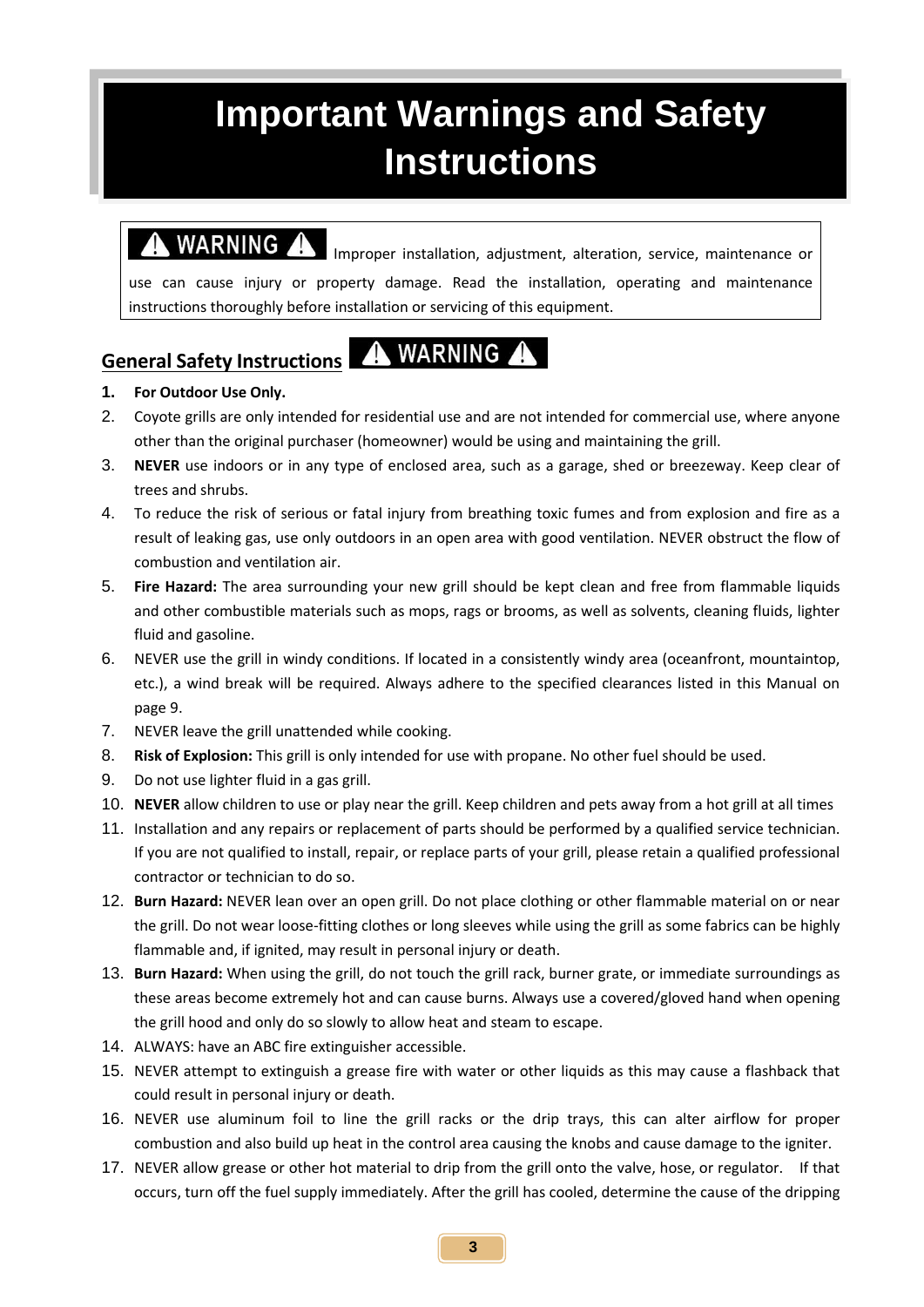and correct it. After cleaning the valve, hose and regulator, perform a soapy water leak test before continuing use. If a leak is discovered, call a qualified technician for service.

- 18. NEVER heat any unopened glass or metal container of food on the grill. Pressure may build up and cause the container to burst, possibly resulting in death, serious personal injury, or property damage.
- 19. ALWAYS: Keep any electrical supply cords away from water or heated surfaces. Electrical cords should be placed away from walkways to avoid tripping hazard.
- 20. ALWAYS: Keep gas supply lines as short as possible.
- 21. NEVER move the grill when hot.
- 22. NEVER use grill while under the influence of drugs or alcohol.
- 23. NEVER store a spare gas cylinder under or near your grill.
- 24. **Fire Hazar**d: NEVER grill without the drip tray in place; hot grease could leak downward and produce a fire or an explosion. Drip tray should be pushed all the way to the rack located just under the grill.
- 25. **Fire Hazard:** Grease is extremely flammable. Let hot grease cool down before attempting to handle or dispose of it. After use and cool-down, the drip tray should be cleaned on a regular basis and kept free of grease.
- 26. In the event that a burner goes out, turn burner knobs to the full OFF position, fully open the grill hood and let it air out. NEVER attempt to use the grill until the gas has had time to dissipate.
- 27. Do not use a grill until a leak check has been completed.
- 28. ALWAYS: Turn off the LP cylinder tank valve when your grill is not in use.
- 29. ALWAYS: Ensure the control knobs are in the "OFF" position when not in use.
- 30. ALWAYS: Use only a Ground Fault Interrupter (GFI) protected circuit with this outdoor cooking gas appliance.

### A WARNING A

DO NOT RELY JUST ON THIS SAFETY SECTION. USE CAUTION AND COMMON SENSE AT ALL TIMES.

PLEASE READ THE REST OF THIS MANUAL CAREFULLY FOR OTHER IMPORTANT SAFETY WARNINGS.

**CALIFORNIA PROPOSITION 65 - WARNING:** This product can expose you to Carbon Monoxide, which is on the list of substances known by the state of California to cause cancer, birth defects or reproductive harm. For more information go to: www.p65warnings.ca.gov. California law requires businesses to warn customers of potential exposure to such substances. To minimize exposure to these substances, always operate this unit according to the Use and Care Manual, ensuring you provide good ventilation when cooking with gas.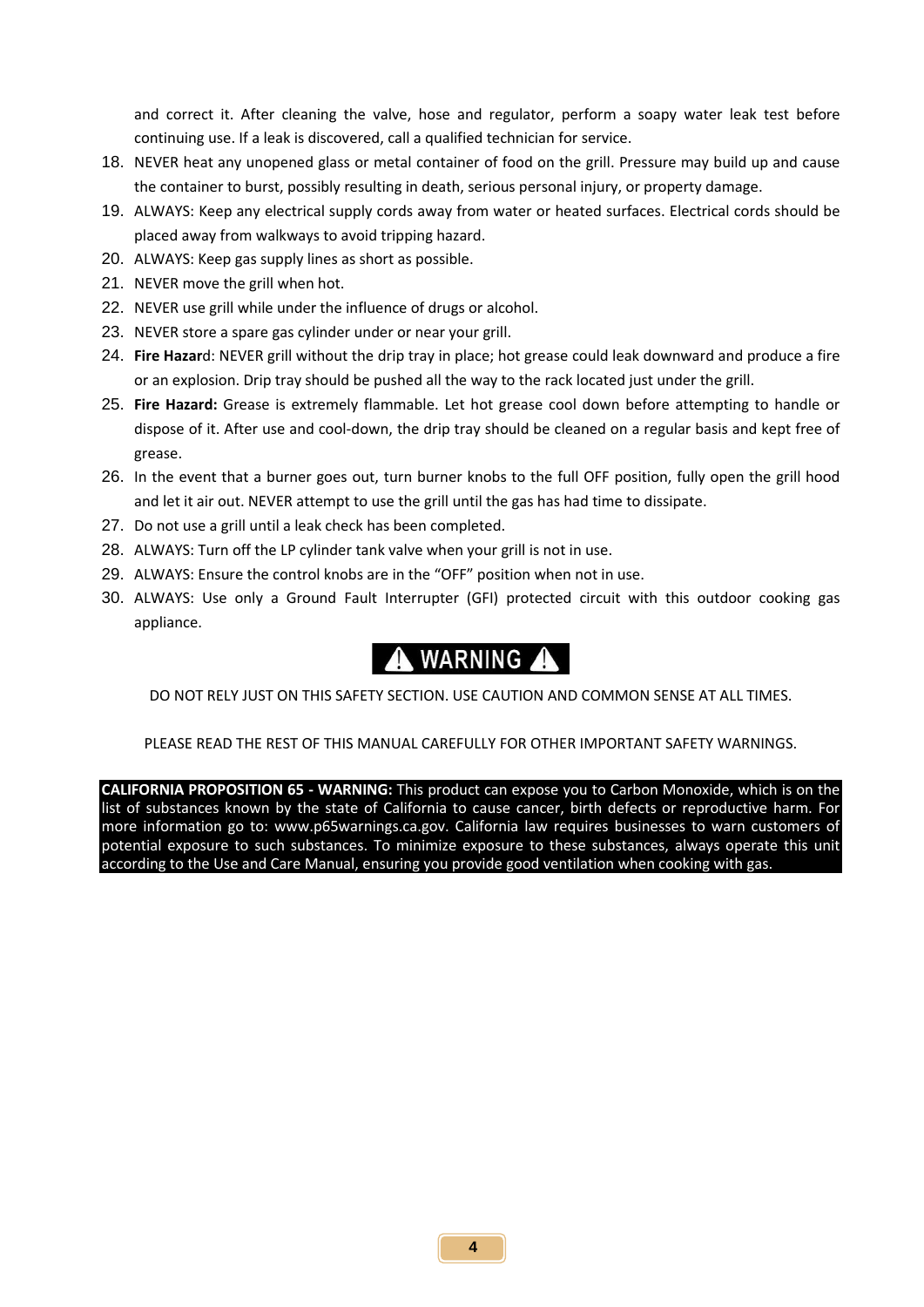## **Limited Warranty**

TO THE MAXIMUM EXTENT PERMITTED BY LAW, THIS LIMITED WARRANTY AND THE REMEDIES SET FORTH BELOW ARE EXCLUSIVE AND IN LIEU OF ALL OTHER WARRANTIES, REMEDIES AND CONDITIONS, WHETHER ORAL OR WRITTEN, EXPRESS OR IMPLIED. TO THE MAXIMUM EXTENT PERMITTED BY LAW, COYOTE OUTDOOR LIVING, INC. ALSO SPECIFICALLY DISCLAIMS ANY AND ALL IMPLIED WARRANTIES, INCLUDING, WITHOUT LIMITATION, WARRANTIES OF MERCHANTABILITY AND FITNESS FOR A PARTICULAR PURPOSE.

Coyote Outdoor Living, Inc. issues this limited warranty to the original purchaser at the original site of delivery with proof of purchase and specifically warrants that the Outdoor Gas grill when subject to normal residential use, will be free from defects in workmanship and materials for the periods specified below. This limited warranty is not transferable and specifically excludes any grill used in a commercial setting, where anyone other than the original purchaser (homeowner) would be using and maintaining the grill. This limited warranty specifically excludes all issues that may arise from surface corrosion, scratches, and discoloration during regular use. This limited warranty does **NOT COVER LABOR OR LABOR RELATED CHARGES** and there will be shipping and handling charges for the delivery of part(s).

| COMPONENT | <b>WARRANTY PERIOD</b> |
|-----------|------------------------|
|           |                        |
|           |                        |
|           |                        |
|           |                        |
|           |                        |

Coyote Outdoor Living, Inc.'s obligation under this limited warranty is limited solely to repair or replacement, at our option, of the pertinent component during the warranty period, and the extent of any liability of Coyote Outdoor Living, Inc. under this warranty is limited to repair or replacement. This limited warranty does not cover normal wear of parts or damage resulting from any of the following: negligent use or misuse of the product, use of an improper fuel/gas supply, use contrary to operating instructions, or alteration by any person other than a factory service center. The above warranty periods are not extended by any repair or replacement.

WARRANTY CLAIM PROCEDURE: If you require service or parts for your Coyote Grill, please contact our Warranty Service Center for factory direct assistance. Our hours of operation are 8 am to 4:30 pm CST. The phone number is 855.520.1559 and the email address is [support@coyoteoutdoor.com.](mailto:support@coyoteoutdoor.com) You may also fill out warranty claims online at www.coyoteoutdoor.com. Please have your model number, serial number and proof of purchase available for any warranty claim.

Coyote Outdoor Living, Inc. may require the return of defective parts for examination before issuing replacement parts. If you are required to return defective parts, shipping charges must be prepaid by the customer. Upon examination and to Coyote Outdoor's determination, if the original part is proven defective, Coyote Outdoor may approve your claim and elect to replace such parts without charge. In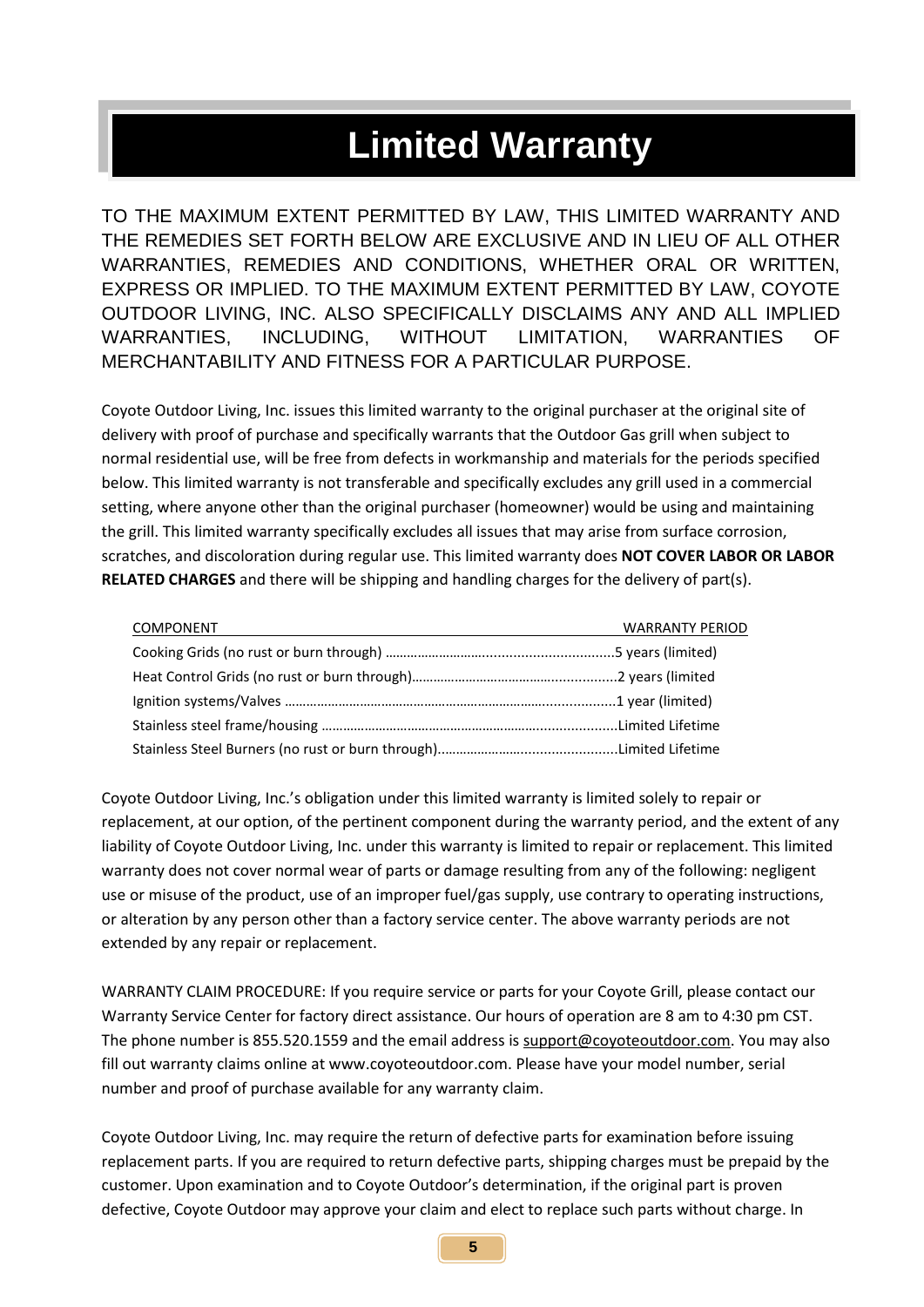every instance, the customer is responsible for shipping and handling of replacement parts. Component repair or replacement is the exclusive remedy under this limited warranty and Coyote Outdoor shall not be liable for any incidental or consequential damages.

This limited warranty does not cover any failures or operating difficulties due to accidents, abuse, misuse, alteration, misapplication, vandalism, improper installation, maintenance or service, or damages caused by flashback fire or grease fire. This limited warranty does not cover scratches, dents, corrosion or discoloration caused by weather, heat, abrasive and chemical cleaners, pool or spa chemicals, and/or any tools used in the assembly or installation of this unit. This limited warranty does not cover paint loss, surface rust, corrosion or stainless steel discoloration which is considered normal wear and tear. This limited warranty does not cover the cost of any inconvenience, personal injury, or property damage due to improper use or product failure. Deterioration or damage due to severe weather conditions such as hail, hurricanes, earthquakes, tsunamis, tornadoes, terrorism, discoloration due to exposure to chemicals either directly or in the atmosphere, Acts of God/forces of Nature are not covered by this limited warranty.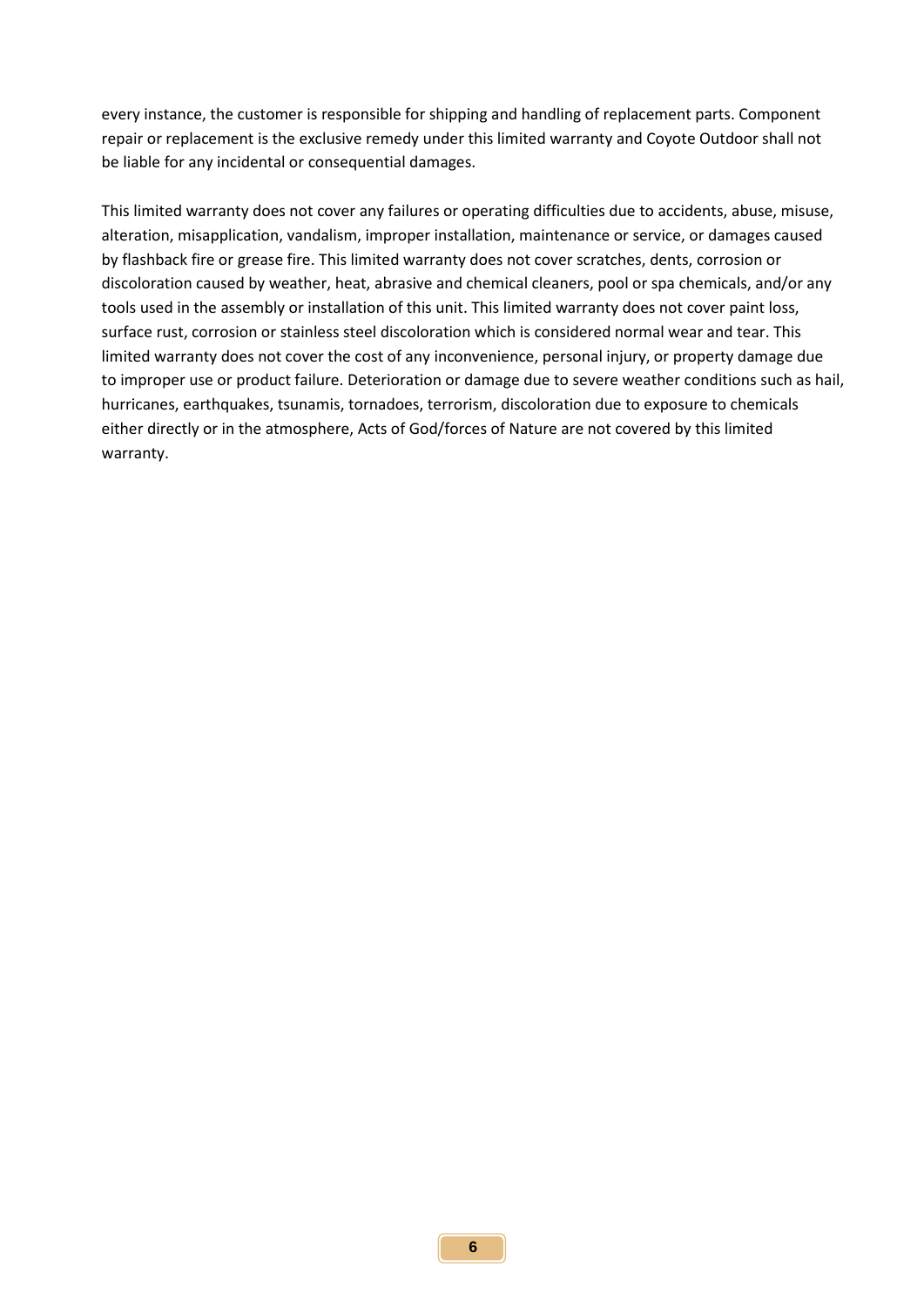## **Grill Model**



| Model No. | <b>Product Size</b><br>(inch/mm) | <b>BTU/HR</b><br>(Main/Back) | Burner(s)         | Rotisserie<br>Motor | <b>Hood Light</b> |
|-----------|----------------------------------|------------------------------|-------------------|---------------------|-------------------|
| C1PORTLP  | 26" (660)                        | 13,800/None                  | 1 Infinity Burner | No                  | No                |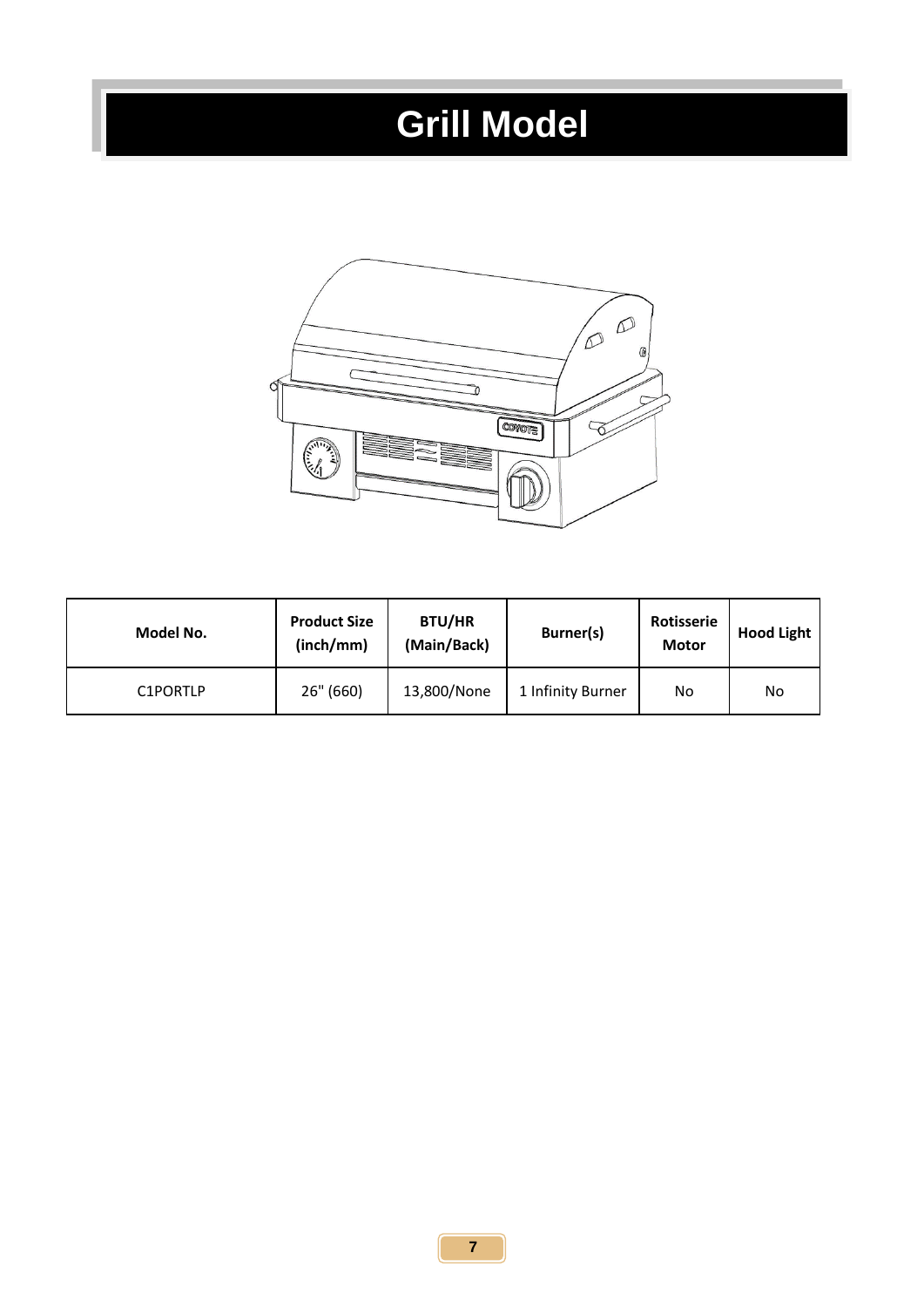## **Locating the Grill**

Check your local building codes for the proper method of installation. In the absence of local codes, this unit should be installed in accordance with the *National Fuel Gas Code No. Z223.1-1998 USA* or *CAN/CGA-B149.1/.2 Natural Gas/Propane Code (Canada)* latest edition or the *National Electrical Code ANSI/NFPA No. 70* or the *Canadian Electrical Code CSA C22.1, 1990* or latest version.

**IMPORTANT:** Gas fittings, regulator, and installer supplied shut-off valves must be easily accessible.

#### **LOCATION OF YOUR GRILL:**

**DANGER** 

Locate the grill only OUTSIDE in a well-ventilated area. **Never locate the grill in a building, garage, breezeway, shed or other such enclosed areas without an approved ventilation system**. When in use, the grill will generate a lot of smoke. When installing your grill, select an outdoor location that will ensure there is adequate area for the smoke to dissipate IN ORDER TO AVOID INHALATION OF POTENTIALLY TOXIC FUMES.

#### **Ventilation Requirements for Proper Operation of your Coyote Grill**

• Ventilation for a gas grill is absolutely mandatory to ensure that your grill performs as intended and to ensure the safety of you, your family, and guests. Proper ventilation is necessary to allow heat inside your grill to escape and also to allow any gas that has leaked from a tank or connection to escape

before a buildup of such gas can occur and possibly ignite.  $\Box$  DANGER  $\Box$  Failure to

provide proper ventilation will nullify Coyote's warranty and will cause a risk of bodily injury or death.

- A simple way to think of what is occurring inside your grill is that when your burners are on, they are emitting a flame that creates the heat to cook your food. This heat must exhaust or escape from the grill, otherwise you would eventually have a unit that would not only build up intense heat but also dangerous pressure. This could cause severe damage to not only the grill but any operators or people or property near-by. The grill itself allows for ventilation mainly through the rear of the unit above the rear panel but below the top of the hood. However, wind can act as a barrier to ventilation and exhaust. This blockage of exhaust can cause problems and hazardous conditions. Therefore, great care must be taken in selecting a location for your grill. This can cause the control panel and knobs to get hot to the touch and possibly even burn your fingers, not to mention that it can melt all rubber gaskets on the valves and damage the ignition system to where it will need full replacement.
- Ventilation and typical wind direction and conditions must always be considered when planning your outdoor cooking island. Just the same as you would plan the layout and measure your indoor kitchen, you must also do the same for the outdoors; but you cannot forget about Mother Nature and the effects she can have on your outdoor cooking equipment.

#### **Clearance:**

- **FROM NON-COMBUSTIBLE MATERIALS:** Coyote grills can be placed directly on, or adjacent to, non-combustible materials, subject to ventilation requirements. The hood on a Coyote grill pivots mainly on the body. If you have a wall or partition behind the unit that would block ventilation, then a minimum of 7" clearance from the back of the grill to the wall is needed for the purpose of ventilation. If you do not have a wall or partition blocking the ventilation of the unit, then you only need an extra 2" behind the unit for the hood to open fully.
- **FROM COMBUSTIBLE MATERIALS:** Coyote grills must have at least 24" clearance from any combustible materials (in any direction) for the safety of the homeowner and for any Coyote Warranty to remain in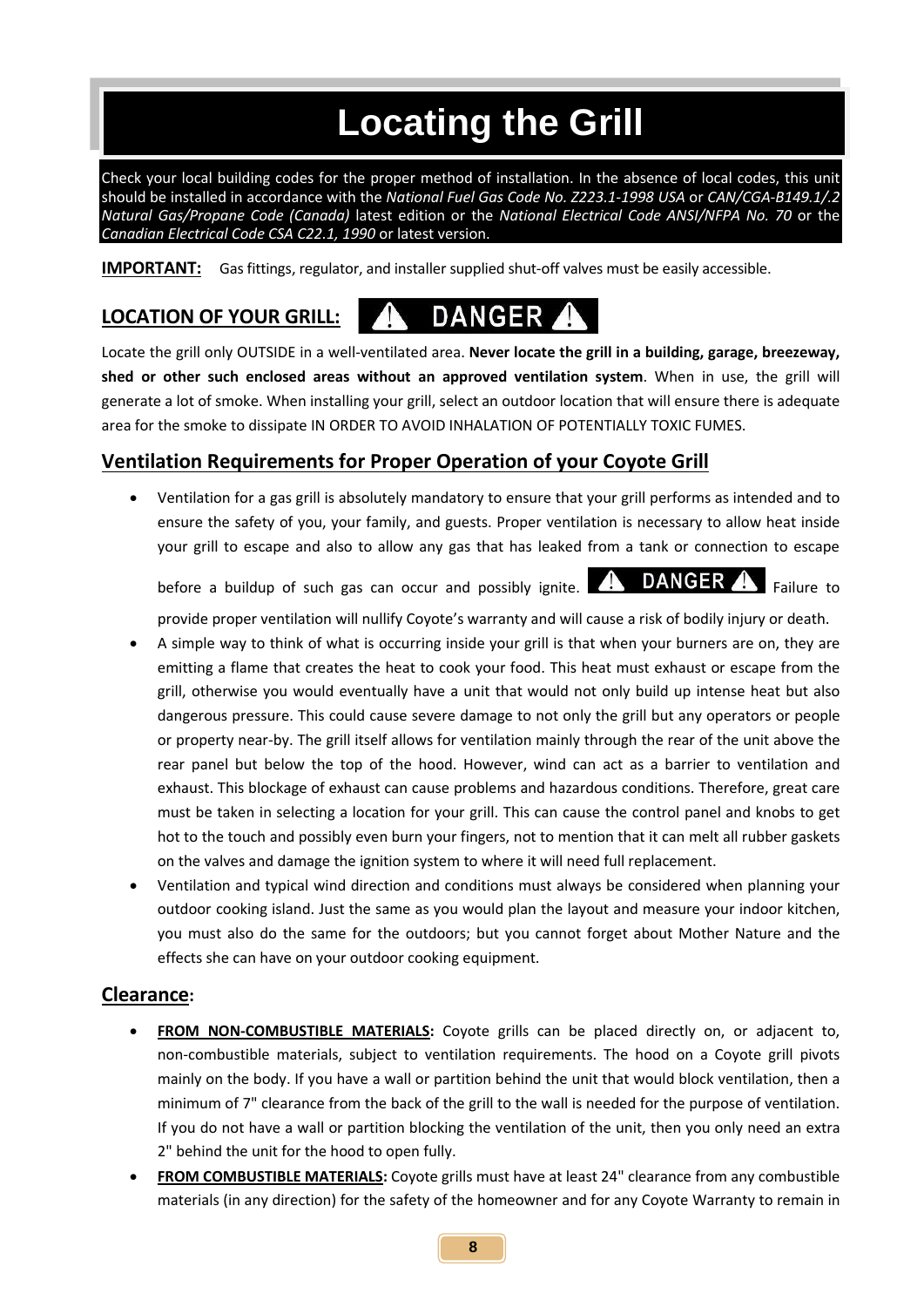

- o You CANNOT locate the grill under any combustible material without an approved ventilation system located directly above the unit. To elaborate, Coyote defines an approved ventilation hood as:
	- The ventilation hood chosen must be UL certified, produced for outdoor use and must be installed according to the hood manufacturer's specifications.
	- The hood must be installed at least 30" above the top of the cooking surface.
	- The hood must be at least 6" wider that the grills frame (3" on each side), not just the cooking surface.

#### **High Elevation Installation and Use**

Coyote Grills are designed to operate most efficiently at 0-2000 feet above sea level. From 2000-4000 feet above sea level you will not notice any substantial decrease in your heat, although more gas is combusting within the burners due to less oxygen. Above 4000 feet, you may experience longer cooking times on your grill than experienced at sea level. This is due to the air/fuel mixture taking place within the burners. If you have questions or concerns regarding your location or elevation, please contact Coyote Customer Service for assistance.

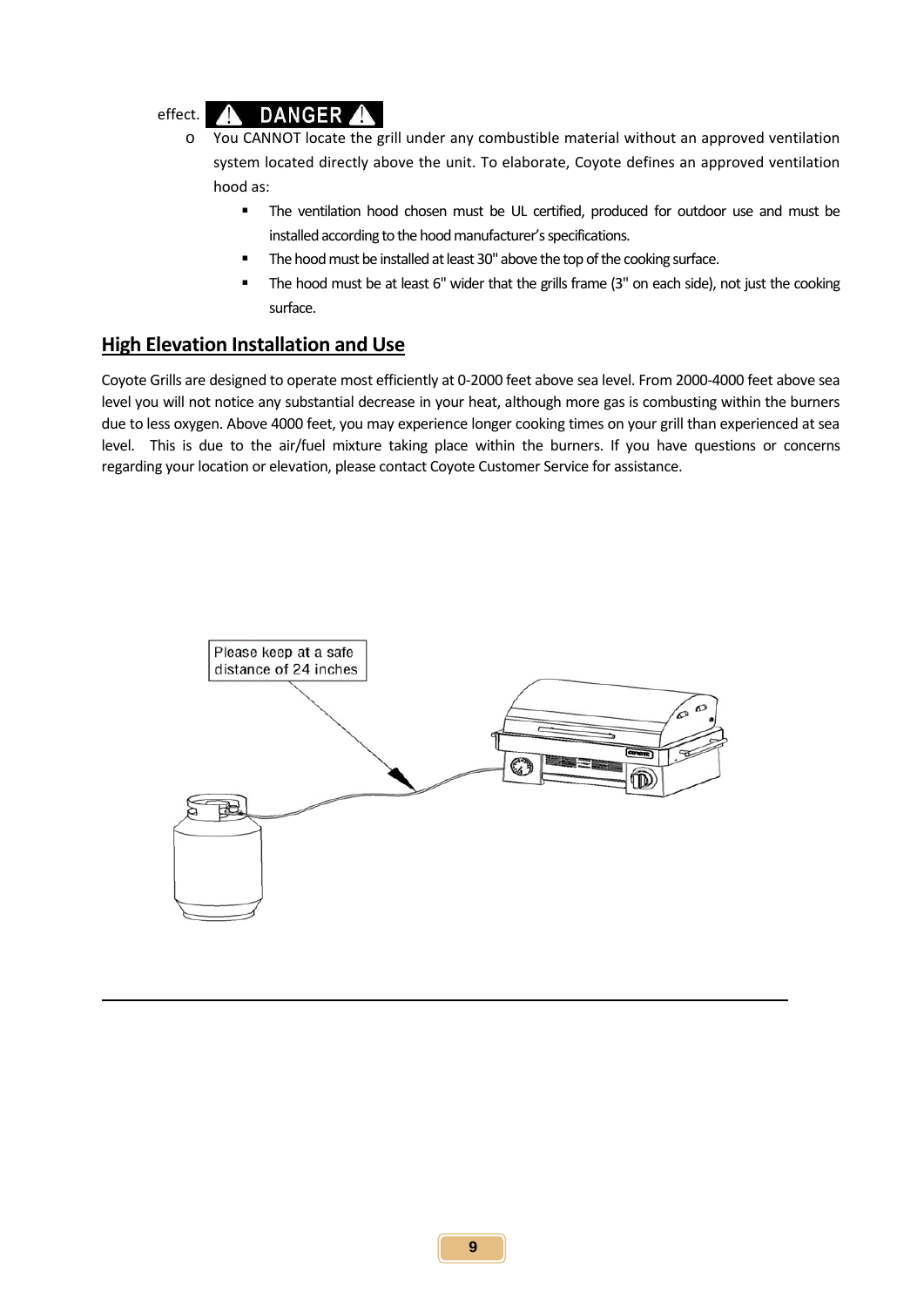## **Gas Requirements**

#### **NOTE: Coyote strongly recommends that a qualified service technician perform the initial installation or modifications to the gas supply.**



**Never attach an unregulated gas line to the appliance. Connection to an unregulated gas line can cause excessive heat or fire and the risk of property damage, bodily injury, or death.**

**IMPORTANT:** Before connecting grill to gas source, make sure the grill control knob is in the "OFF"

position.

- This portable grill is only to be used with propane, so please verify the type of gas supply to be used, and make sure the marking on the appliance rating label agrees with that of the gas supply.
- All pipe sealants must be an approved type and resistant to the actions of LP gas. Never use pipe sealant on flare fittings.
- *The installation of this appliance must conform with local codes or, in the absence of local codes, with either National Fuel Gas Code, ANSI Z223.1/ NFPA 54, Natural Gas and Propane Installation Code, CSA B149.1, or Propane Storage and Handling Code, B149.2, or the Standard for Recreational Vehicles, ANSI A 119.2/ NFPA 1192M, and CSA Z240 RV Series, Recreational Vehicle Code, as applicable.*



**Gas valves are preset at the factory to operate on liquid propane. If you wish to convert, be sure to contact your grill dealer FIRST!**

### **Liquid Propane Gas Supply**

Always check the rating plate to make sure gas supply to which you connect the grill is the gas type for which the grill is manufactured. A Coyote liquid propane (LP) gas grill is designed to operate on propane gas ONLY, at a pressure regulated at 11" (279.4mm) water column (W.C.) when equipped with the correct propane orifices on the valves and a propane regulator on the supply line regulated at the residential meter. A Coyote liquid propane gas grill comes with a propane regulator that is designed to be used with a standard 20 lb. gas cylinder and those cylinders must be constructed and marked in accordance with specifications of the US Department of Transportation for propane gas cylinders.

### DANGER A

- Liquid propane (LP) gas is flammable and hazardous if handled improperly. Know its characteristics before using any propane products.
- Propane characteristics include: flammable, explosive under pressure, heavier than air and settles in pools and low areas.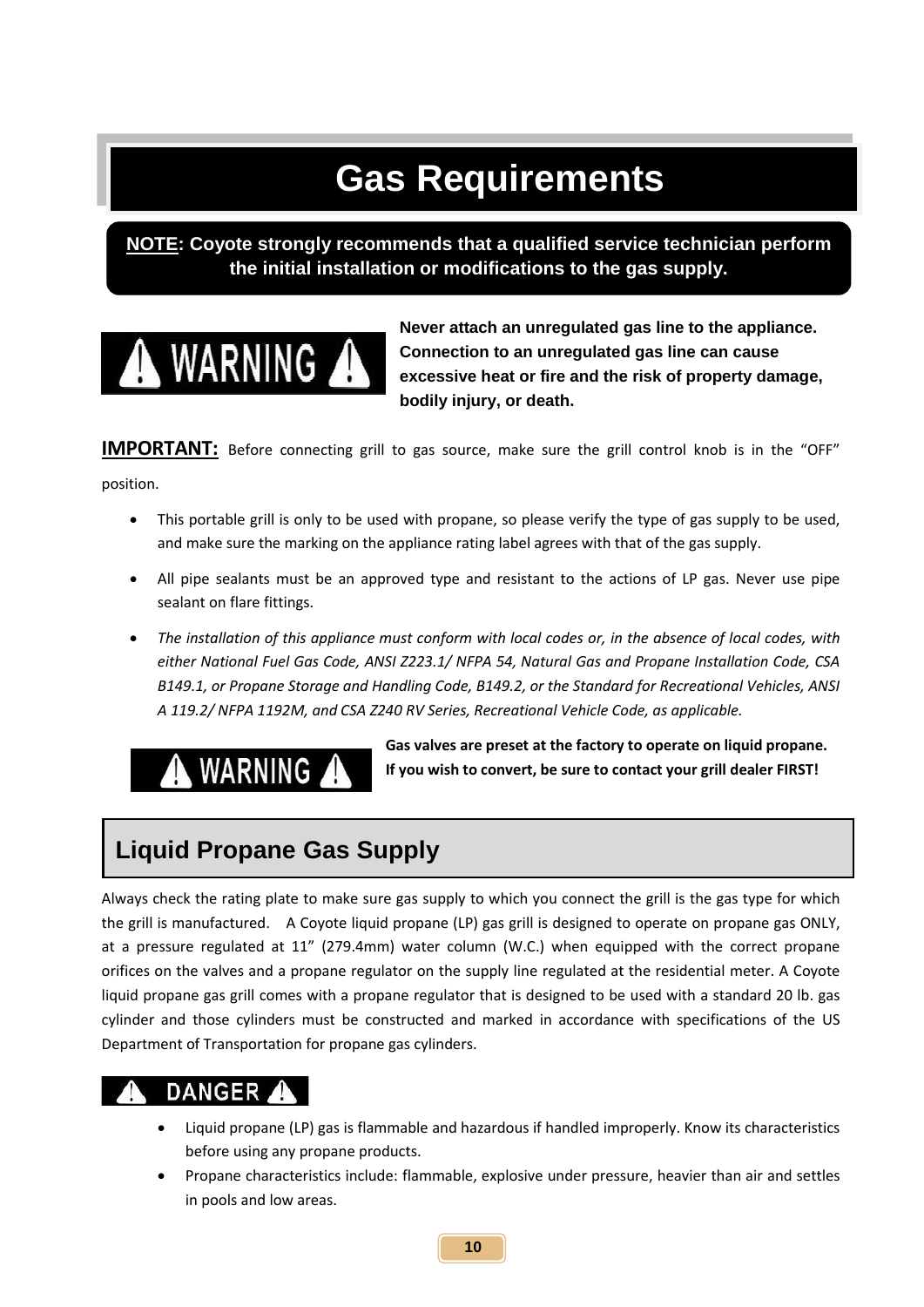- In its natural state, propane has no odor. For your safety, an odorant typically is added. ALWAYS purchase or refill your propane tanks from a reputable propane gas supplier.
- Contact with propane can cause freeze burns to the skin.
- NEVER use a propane cylinder with a damaged body, valve, collar or footing.
- A dented or rusted propane cylinder may be hazardous.
- Always keep LP cylinder securely fastened in an upright position.
- Never connect an unregulated propane gas cylinder to the grill.
- NEVER subject (expose) propane cylinders to excessive heat.

#### A CAUTION A

• Never store a LP gas cylinder inside a building or in the vicinity of any gas-burning appliance.

**A** CAUTION A

#### **Cylinder Specifications**

- Any L.P. gas supply cylinder used with this grill must be approximately 12 inches diameter and 18 inches high. The maximum fuel capacity is 80% and is approximately 20 pounds of propane.
- The L.P. cylinder must have a shut-off valve (see picture) terminating in a Type 1 L.P.
- A Type 1 compatible cylinder with a Type 1 cylinder valve has a back-check valve which does not permit gas flow, until a positive seal has been obtained. Shutoff
- The cylinder must be arranged for vapor withdrawal. It must also include a collar to protect the cylinder valve. A safety relief device having direct communication with the vapor space of cylinder must be provided. This will expel high pressure gas if the cylinder is overfilled or overheated which could result in fire or explosion.
- All L.P. gas cylinders used with this appliance shall be constructed and marked in accordance with the specifications for L.P. gas cylinders of the U. S. Department of Transportation (DOT) or the *National Standard of Canada, CAN/CSA-B339*, Cylinders, Spheres and Tubes for Transportation of Dangerous Goods; and Commission, as applicable; and shall be provided with a listed overfilling prevention device.
- Read labels on the L.P. Gas Supply Cylinder.
- New cylinders are always shipped empty for safety.
- Allow only qualified L.P. gas dealers to fill or repair your L.P. gas supply cylinder.
- Inform the gas dealer if it is a new or used cylinder to be filled.
- After filling, have the gas dealer check for leaks and to see that the relief valve remains effective and in good repair.

#### **Hose and Regulator (Comes standard with the grill)**

The Type 1 connection system has the following features:

The system will not allow gas to flow until a positive connection has been made.

### CAUTION **A** The cylinder control valve must be

#### **turned off before any connection is made or removed.**

- The system has a thermal element that will shut off the flow of gas in the event of a fire.
- The system has a flow limiting device which, when activated, will limit





**11**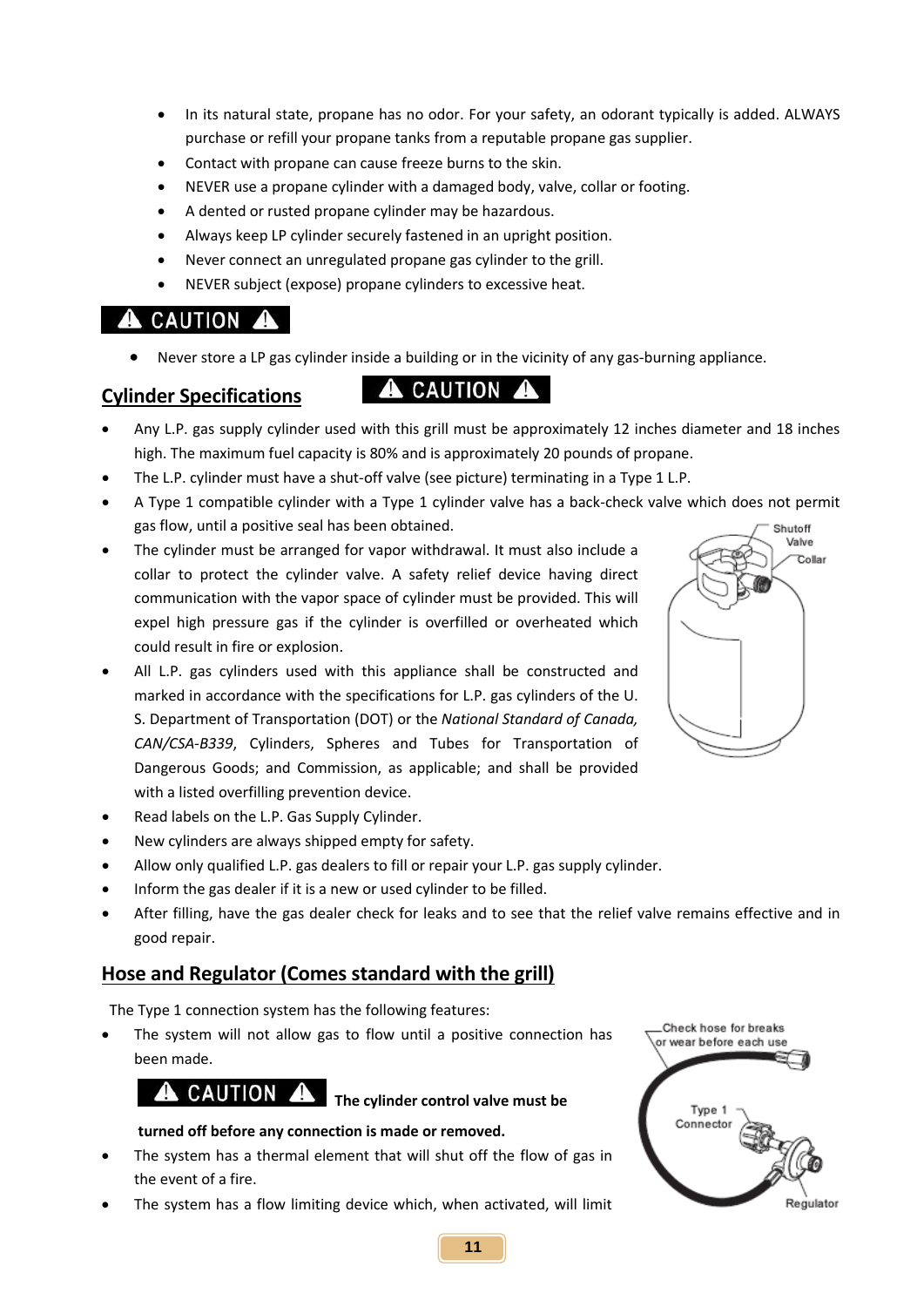the flow of gas to 10 cubic feet per hour.

• **NEVER** use grill without leak testing this connection.

#### **LP (Propane) Gas Supply Connection**

- 1. The tank valve should be in the "OFF" position. If not, turn the knob clockwise until it stops.
- 2. Make sure all burner valves are in the "OFF" position.
- 3. Always connect the gas supply regulator as follows:

Insert the regulator inlet into the tank valve and turn the coupling nut clockwise until the coupler tightens up (see picture). Do not over-tighten the coupler. Turn the main tank valve on, and turn the burner control valves on the unit to the "HIGH" position for about 20 seconds to allow the air in the system to purge before attempting to light the burners.



#### **Pre-Operation Leak Testing**

### **A** DANGER A

- 1. Do not insert any tool into the valve outlet or safety relief valve. You may damage the valve and cause a leak. Leaking propane may result in explosion, fire, severe personal injury, or death.
- 2. If a leak is detected at any time, or you cannot stop a gas leak, immediately close the tank's shut-off valve (gas supply from LP tank to the Grill) and call LP gas supplier or your fire department!
- 3. Check all gas supply fittings before each use and each time the gas supply cylinder is connected to the regulator. Have a qualified service technician leak test the grill any time a part of the gas system is replaced.

#### A WARNING A

Never attempt to attach this grill to the self-contained LP gas system. Do not use the grill until leak testing has been completed.

#### **Leak Testing Valves, Hose and Regulator**

- 1. NEVER smoke while leak testing.
- 2. Extinguish all open flames. Never leak test with an open flame.
- 3. Mix a solution of equal parts mild detergent or liquid soap and water.
- 4. Turn all grill control knobs to OFF.
- 5. Ensure that the connections from the regulator to the grill and tank are tight and secure (see picture).
- 6. Completely open LP tank valve by turning cylinder valve knob counterclockwise (right to left). If you hear a rushing sound, turn gas off immediately. There is a major leak at the connection. Correct before



proceeding by calling the Coyote Customer Service line at 855-520-1559.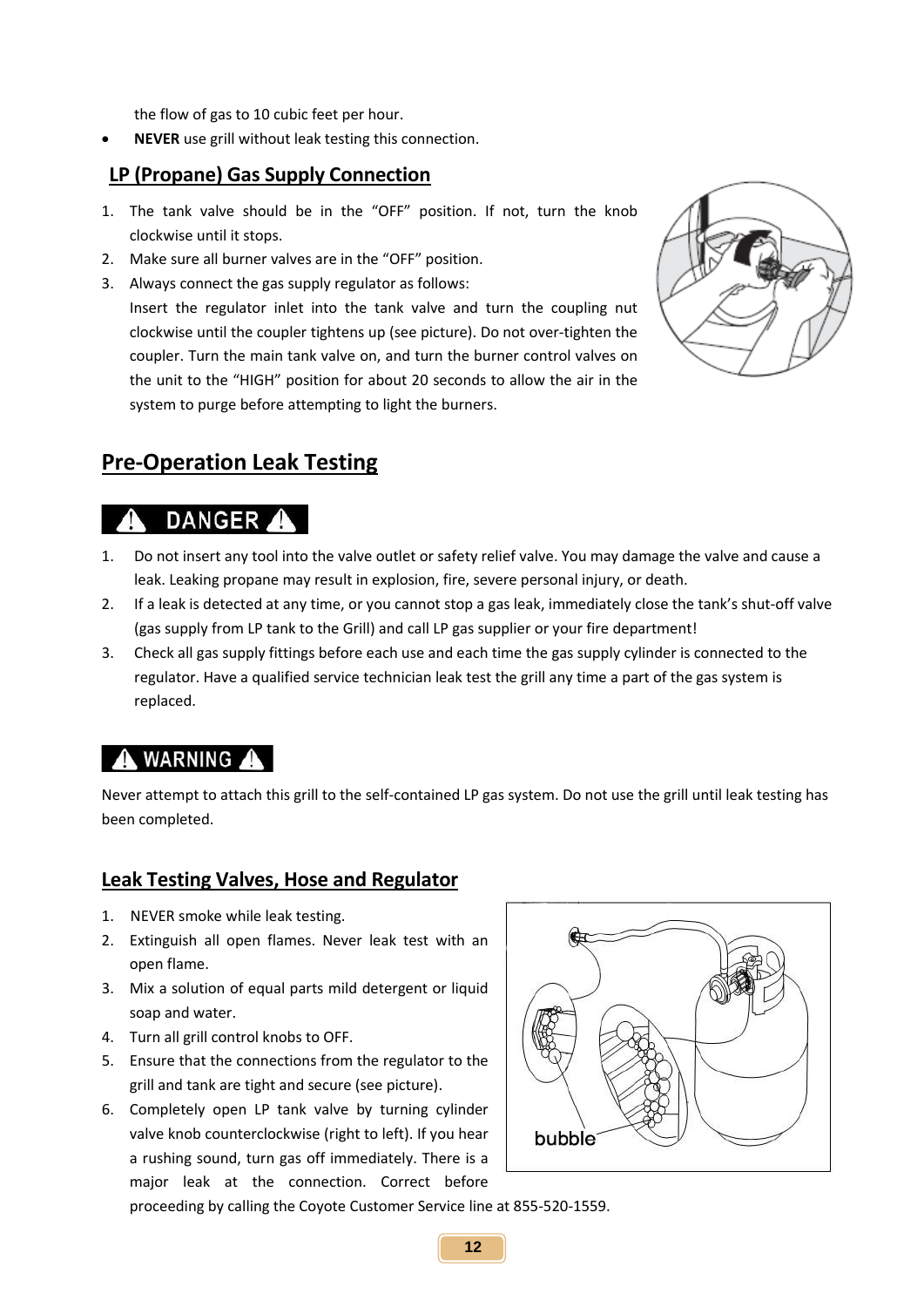- 7. If no rushing sound, brush soapy solution onto areas where bubbles are shown in LP tank (see picture).
- 8. If "growing" bubbles appear, there is a leak. Close LP tank valve immediately and retighten connections. If leaks cannot be stopped, do not try to repair the regulator, or tank valve, by yourself and contact the Coyote Customer Service line at 855-520-1559.
- 9. Always close LP tank valve after performing leak test by turning cylinder valve knob clockwise.

### A WARNING A

**NOTE:** When leak testing this appliance, make sure to test and tighten all loose connections. A slight leak in the system can result in a low flame, or a hazardous condition that could result in a fire or explosion.

#### **LP Gas Supply Cylinder Disconnection**

In order to disconnect the LP tank from the grill:

- 1. Turn the burner valves off.
- 2. Turn the tank valve off. (Turn shut-off clockwise to stop).
- 3. Detach the regulator assembly from the tank valve by turning the quick coupling nut counterclockwise.

#### **LP Tank Removal, Transport and Storage**

• Turn OFF all control knobs and LP tank valve. Turn coupling nut counterclockwise by hand only - do not use tools to disconnect. Install safety cap onto LP tank valve. Always use cap and strap supplied with valve.

**Failure to use safety cap as directed may result in serious personal injury and/or property damage.**

A disconnected LP tank in storage or being transported must have a **safety cap** installed (as shown).

- Never leave a LP tank inside a motor vehicle. (Heating of the vehicle could cause an increase in the gas pressure which may open the release vale allowing gas to escape resulting a serious risk of fire or explosion.)
- Do not store an LP tank in enclosed spaces such as a carport, garage, porch, covered patio or other building.
- Do not store LP tank in an area where children play.

#### **LP Tank Filling**

- Use only licensed and experienced LP dealers.
- LP dealer must purge tank before filling.
- Dealer should NEVER fill LP tank more than 80% of LP tank volume. Volume of propane in tank will vary by temperature.
- A frosty regulator indicates gas overfill. If frosty, immediately close LP tank valve and call local LP gas dealer for assistance.
- Do not release liquid propane (LP) gas into the atmosphere. This is a hazardous practice.
- To remove gas from LP tank, contact an LP dealer or call a local fire department for assistance.

#### **LP Tank Exchange**

- Exchange your Type 1 cylinder for OPD safety feature-equipped replacement tank ONLY.
- Always keep new and exchanged LP tanks in upright position during use, transit or storage. Leak test new and exchanged LP tanks BEFORE connecting to grill.

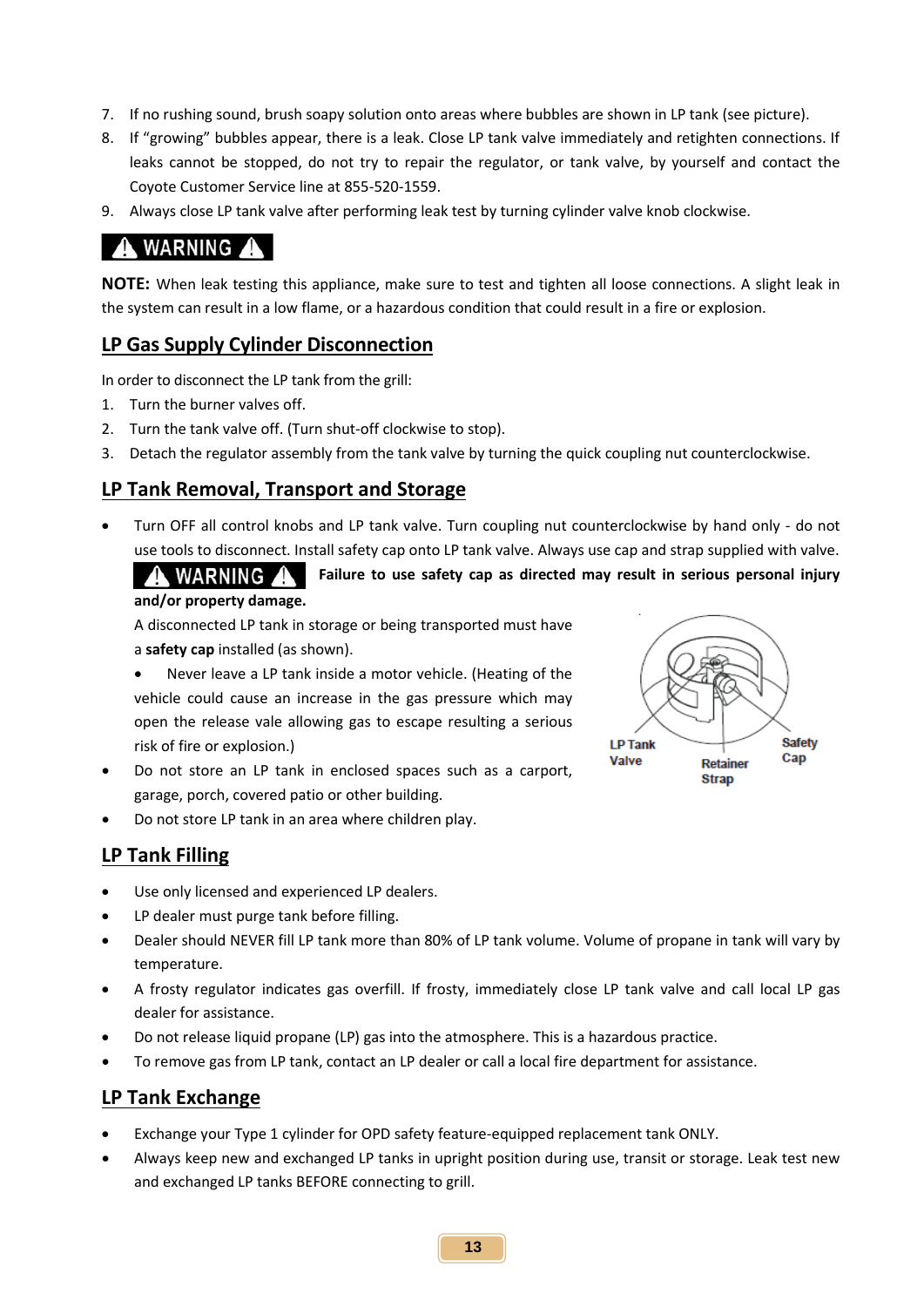#### • **Disposable LP Tanks**

• This LP appliance may be used with either a standard 20 LB., 12 ¼" diameter, 18" high cylinder with right handed connection threads, as mentioned above, or a smaller disposable tank. As this grill is designed to be portable, it comes with an adapter fitting that will allow the same 20 LB regulator to be used with a smaller disposable propane tank. Use only those with a CGA#600 connection and a capacity of either 14.1 oz or 16.4 oz. The cylinder must be marked in accordance with the latest U.S. Department of Transportation specifications for LP gas cylinders or small tank. (DOT. CFR49 or National Standards of Canada CAN/CSA-B359 Cylinders, Spheres and Tubes for the Transportation of Dangerous Goods) a Propane Tank with an ODP (Overfill Prevention Device) must be used at all times.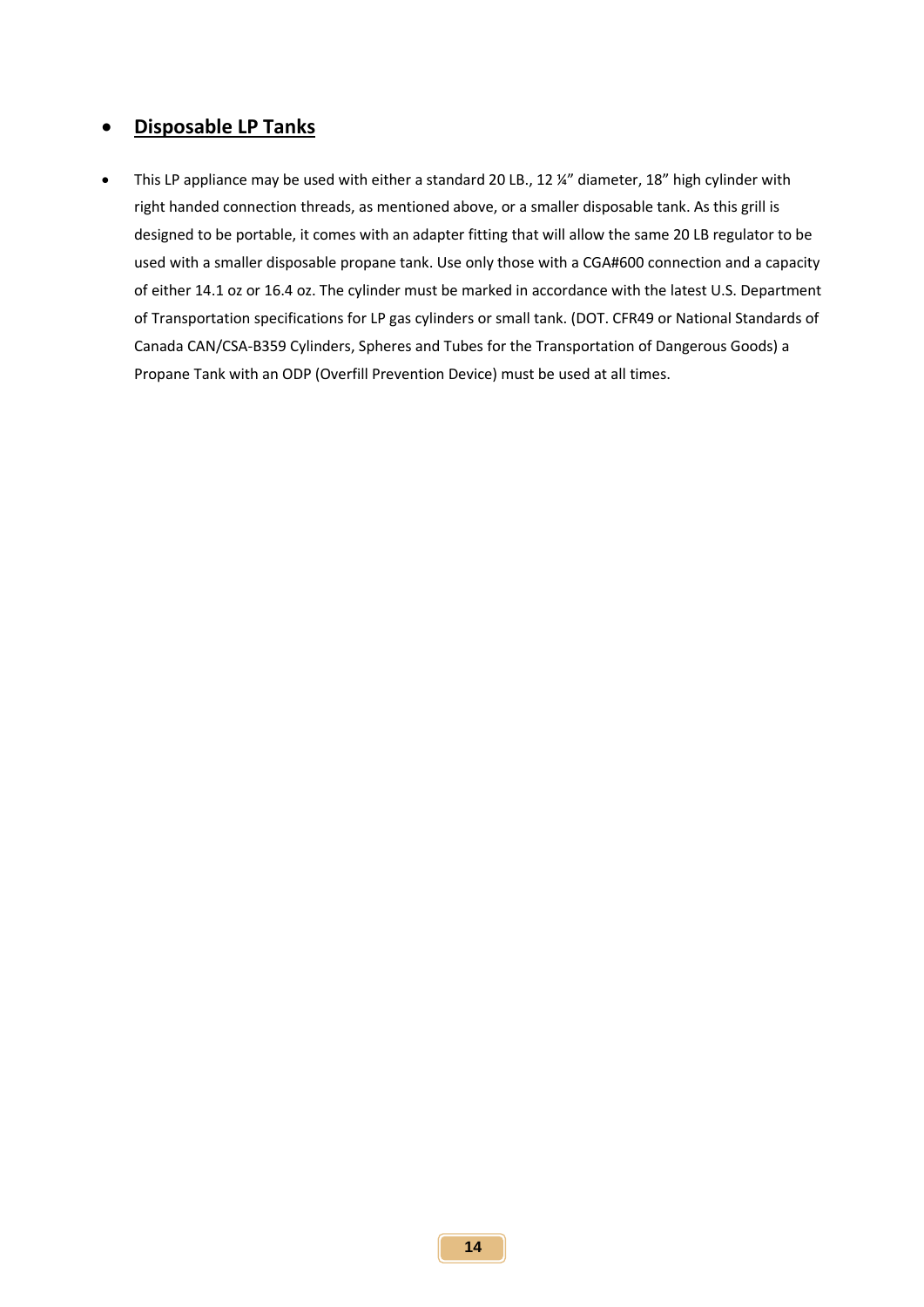## **Operating the Grill**

### DANGER A

Failure to open the lid prior to igniting the barbecue's burners, or not waiting 5 minutes to allow the gas to clear if the barbecue does not light, may result in an explosive flame-up which can cause serious bodily injury or death.

### A WARNING A

- NEVER use the grill if gas odor is present.
- NEVER stand with head, body, or arms over the grill when lighting.
- ALWAYS inspect the hose before using the grill. If there is excessive abrasion or wear, or if the hose is cut, it must be replaced prior to the outdoor cooking gas appliance being put into operation. The replacement hose assembly shall be that specified by the manufacturer.
- ALWAYS ensure the area around the barbecue is clear of flammable substances such as gasoline, yard debris, wood, etc.
- ALWAYS ensure there is no blockage of the airflow through the vent space located below the face of the unit.

#### **GENERAL RULES**

## **NEVER leave the grill unattended while cooking!**

- Make sure the grill has been leak-tested and is properly located, with necessary ventilation and clearances.
- Check that the end of each burner tube is properly located over each valve orifice.
- Light the grill burners using the instructions provided in this manual.
- Adjust heat settings to your desired cooking temperature.
- Allow grill to cool down, wipe off any splatters or grease and clean the drip tray.
- NEVER put a cover on the grill while it is still hot as it could start a fire.

### DANGER A

**Keep any electrical supply cords and the fuel supply hose away from any heated surfaces.**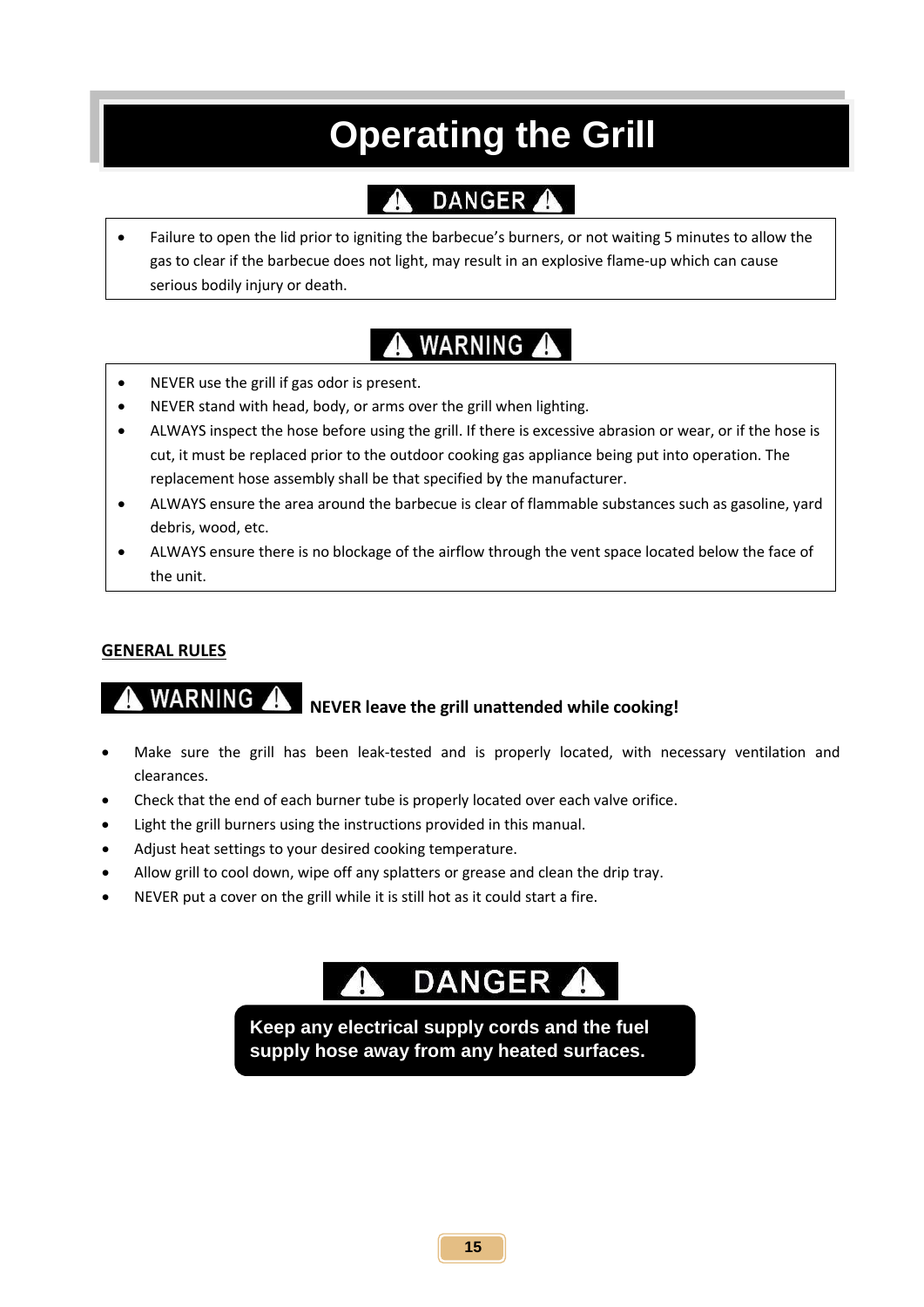## **Lighting Instructions for your Gas Grill**

#### **Using the Grill's Built-In Ignition System:**

- 1. Open the canopy.
- 2. Keep your body, arms and face as far away from the burners and cooking surface as possible.



*stand with your head directly over the Grill when preparing to light the grill, to prevent possible bodily injury.*



- 3. Depress and rotate the knob corresponding to the burner counter-clockwise to the "High" position.
	- a. As you are nearing the "High" position, you will notice the valve getting tougher to turn. This is the spring inside the valve building up energy to create the spark. Once you hear a click, the igniter has fired the spark for that burner.
	- b. Do not turn the knob too fast, as you need the gas to travel into your manifold, then to your valve and finally into the burner where it will meet the spark from the igniter (at the front of the burner). Conversely, if you turn the knob too slowly, you can cause a build-up of gas in the grill and create a large flash when it ignites.
- 4. If the burner does not ignite on the first attempt, try again immediately but be very aware of any gas building up inside the grill.



a. **IMPONING A** If the grill does light after three consecutive attempts, turn the

knob to the "Off" position, keep the canopy open, and allow the grill to clear of any built up gas for at least 5 minutes before starting the process again.

5. If at this point the grill will still not ignite, contact Coyote Customer Service for further assistance to troubleshoot your grill.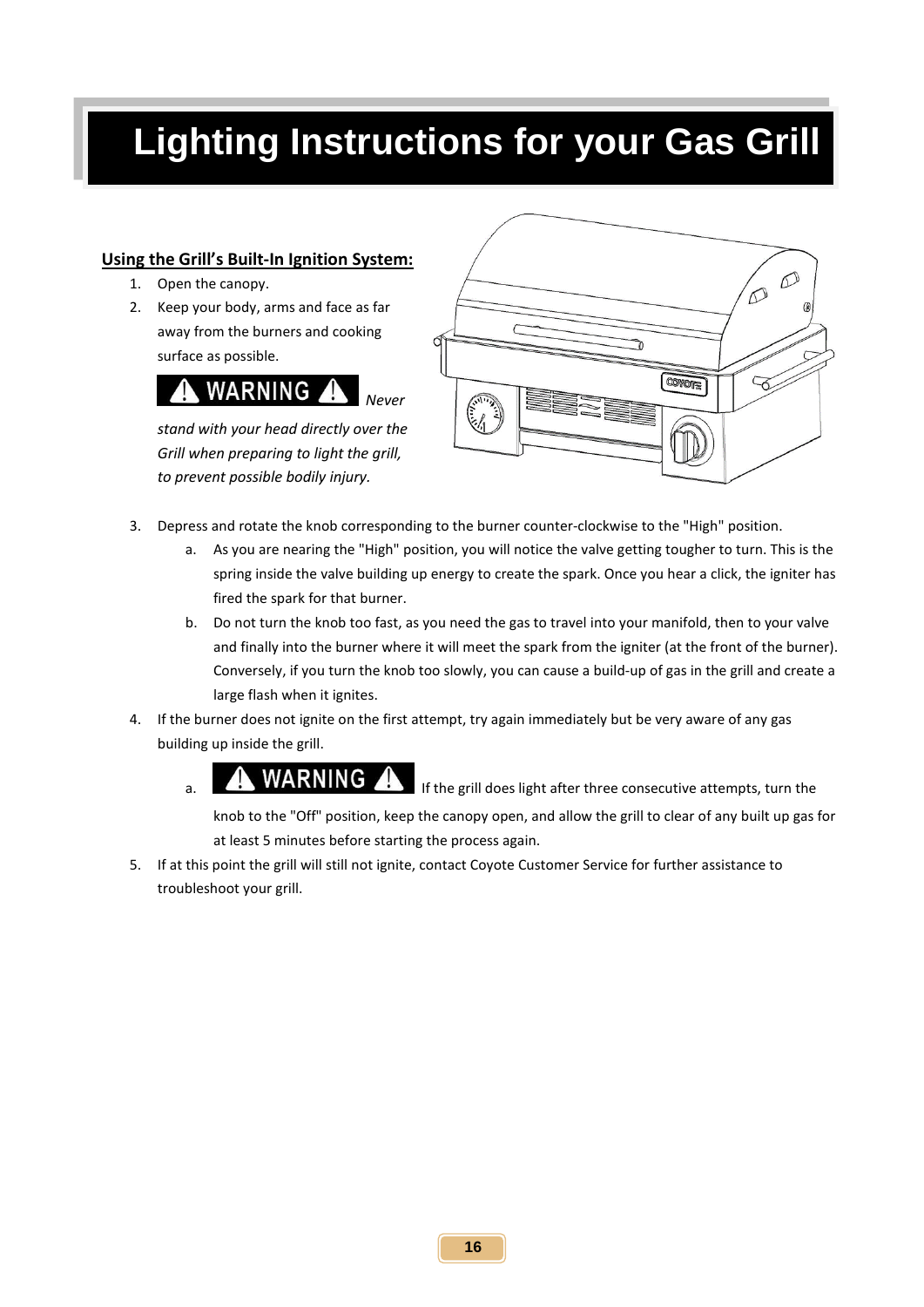## **Using Your Burners and Grilling Safely**

Your grill is designed to reach a temperature that you set by adjusting a valve that in turn adjusts the amount of gas that goes through each burner. This valve is located behind your knob and is the key to your heat and fuel consumption.

Furthermore, the way to ignite the burners is through the valves, so please understand the importance of the valves/knobs and the position/care taken with respect to them.

### WARNING **A**

• Example: If you forget to turn a knob off and the burner is not lit, then you will have a gas leak out of that valve. You must be aware of your grill's status and be responsible!

When you first ignite your grill, burn the grill to get rid of any odors or trace debris that may be left over from manufacturing and transit. This is done by operating your grill at the "HIGH" setting with the hood closed for no more than 5 minutes. After you have "burned off" the grill, you are ready for cooking!

#### **Burner Use – Indirect & Direct**

Controlling how much gas flows through your burner determines the size of your flame. The ideal flame will be blue, with no yellow tip, and with no excessive noise coming out of the burner. If you happen to have any of these problems (yellow tip or excessive/unusual noise), wait until the grill has completely cooled and safe to:

**WARNING A** There are many reasons that can cause poor flames and heat but none are

more serious than a gas leak, so always pay attention for the odor of gas, but do not also forget to clean your burners (see Care and Maintenance section of this manual)!

#### WARNING A Be sure to engage in safe food handling and preparation. Coyote is not

responsible for any injury or illness resulting from either under-cooking or over-cooking of meats, poultry, or other food.

#### **Preparing Food for the Grill**

**WARNING** Always observe safe food-handling and safe food-preparation practices when

using this Grill, to prevent food-borne illnesses.

- Always cook foods adequately. Undercooked foods can retain bacteria, especially if thawed or exposed to warm conditions prior to cooking.
- Always use separate plates and utensils for the handling of raw food. Never place raw food and cooked food on the same plate, and never place cooked food on a plate that was used for handling raw food.
- Always carefully wash all plates and utensils used to handle raw food before using them to handle cooked food.
- Always wash all vegetables, seafood and poultry before cooking.
- Always leave uncooked foods in the refrigerator until you are ready to start cooking.
- Always marinate meat in the refrigerator. Dispose of the excess marinade, and never reuse it.

#### **Grilling Tips:**

- If you pre-cook meat or poultry, do so immediately before grilling.
- Refrigerate leftovers within 2 hours of taking food off the grill.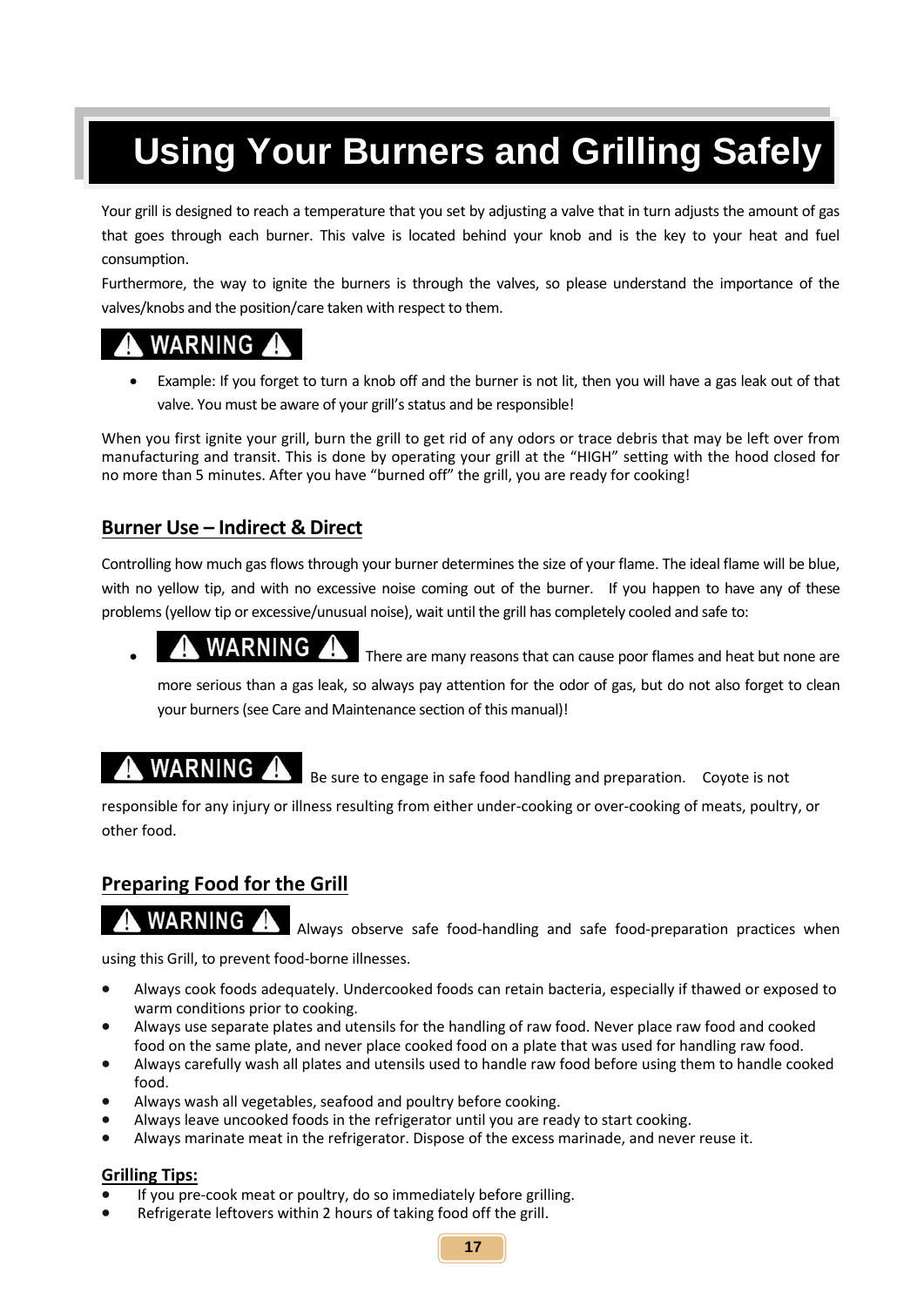- Never let the tray boil dry, as that could be hazardous. Grease from fatty foods that have collected in the tray could ignite and possibly cause bodily injury or property damage.
- Use a meat thermometer to be sure food has reached a safe internal temperature.
- Always trim excess fat from your foods to reduce the occurrence of flare-ups during cooking.
- Apply a light coating of cooking oil to the cooking grids before grilling, to prevent foods from sticking.
- Cook similar portion sizes together, so that they all cook evenly.
- Use tongs to turn foods on the grill.
- Never pierce foods while they are cooking on the Grill, as this will dry them out.
- Turn foods infrequently. Some chefs say that a good steak should never be turned more than once.
- Apply sugar-based sauces such as commercial barbecue sauces only during the latter stages of cooking, to prevent charring.
- Soak the string you use to tie up roasts and poultry on the rotisserie spit to protect it from burning.
- Use a disposable aluminum tray filled with water, fruit juice, wine or a marinade to add extra flavor and moisture to slow-cooked foods like roasts, whole chickens, turkeys or ducks.

#### **Controlling Flare-ups**

**A WARNING A** Flare-ups are a part of cooking meats on a gas grill. This adds to the unique flavor

of cooking on a gas grill. Excessive flare-ups resulting from the build-up of grease in the bottom of the grill can over-cook the food and cause a dangerous situation for you and your grill. If this should occur, DO NOT pour water onto the flames, which can cause the grease to splatter and could result in serious burns or bodily harm. If grease fire occurs, close the hood and turn off the main burners until the grease burns out. Use caution when opening the hood as sudden flare-ups may occur.

#### **To Minimize Flare-ups:**

- Trim excess fat from meats prior to cooking.
- Cook meats with high fat contents (chicken or pork) on Low settings or indirectly.
- Ensure that your grill is on level ground and the grease is allowed to evacuate the grill through the drain hole.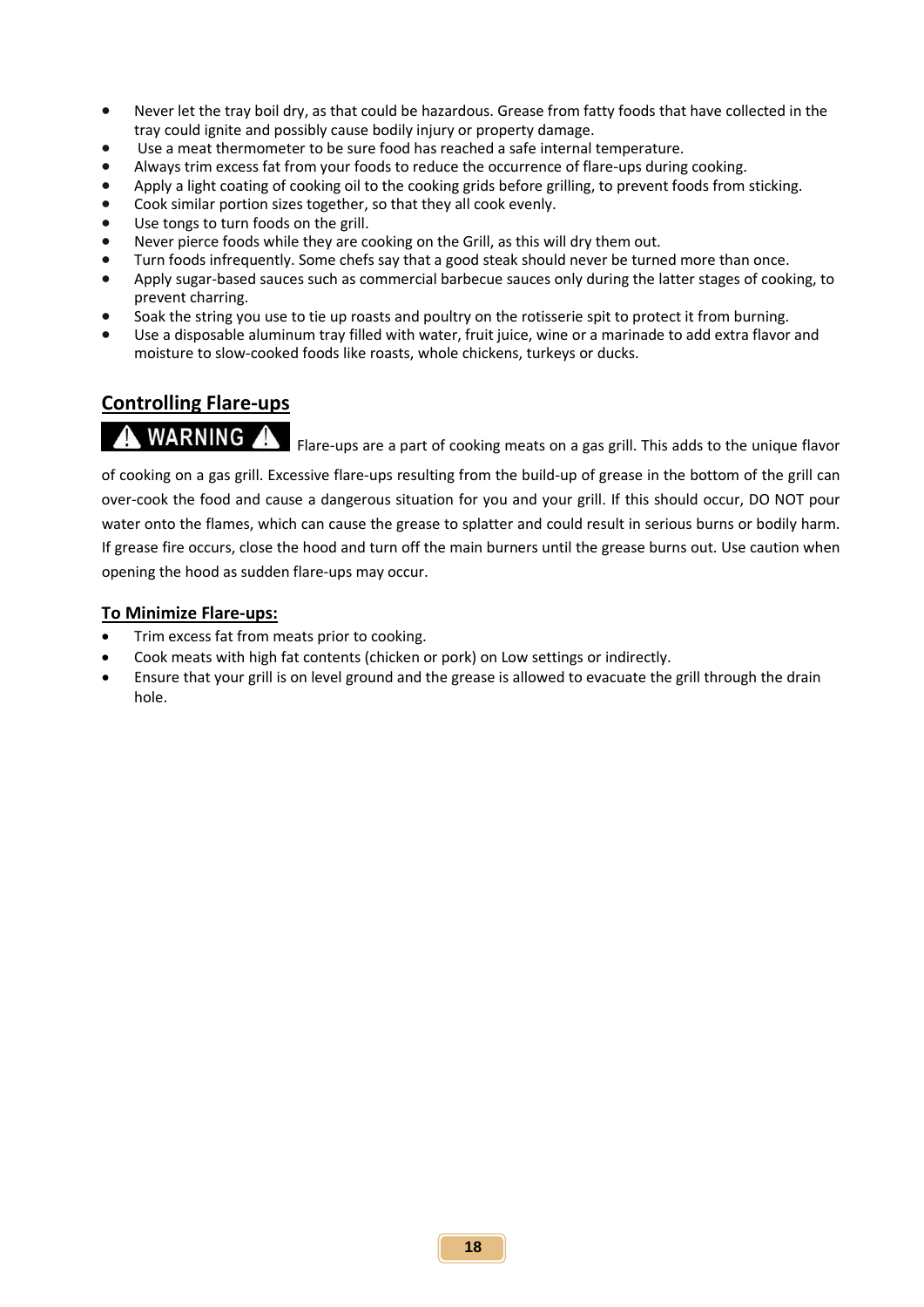## **Care & Maintenance**

## CAUTION A

All cleaning and maintenance should be done only when grill is cool & with the fuel supply turned off at the cylinder or source.

#### **DRIP TRAY**

The drip tray located below the grill should be cleaned periodically to prevent buildup of debris.

#### **NOTE: Allow the drip tray to cool before attempting to clean.**

**IMPORTANT:** Do not leave the grill outside during inclement weather unless it is covered (cover sold separately). Rain water can collect inside the grill, the grill cart or the drip tray if left uncovered. If the drip tray is not cleaned after use and the grill is left uncovered, the drip tray will fill with water causing grease and water to spill into the grill cart. We recommend cleaning and storing the drip tray after every use.

#### **COOKING GRATES**

The cooking grates can be cleaned immediately after cooking is completed and after turning off the grill. But, exercise extreme caution because the grates will be very hot if you clean them immediately after cooking. Wear a barbecue mitt and scrub the cooking grates with a damp cloth. If the grill is allowed to cool down, cleaning the grates will be easier if removed from the grill and cleaned with a mild detergent.

#### **HEAT CONTROL GRIDS**

Washing the heat control grids after every use is not necessary but periodically it is suggested you wash them in a soap and warm water solution. Do not clean the heat control grids immediately after use of the grill. Allow them to cool. Use a wire brush to remove stubborn burned on cooking residue. Dry the heat control grids & flame dividers thoroughly before you reinstall them in the cooking insert.

#### **BURNERS**

**IMPORTANT:** Gas control knobs should be in the "OFF" position and fuel line/source should be disconnected. To reduce the chance of FLASHBACK, the procedure below should be followed at least once a month or when your grill has not been used for an extended period of time.

#### **Main Burner:**

- 1. Clean main burner only when cool.
- 2. Remove your main burners from the grill by removing the pin holding the burner down and carefully lifting the burner up and away from the gas valve orifice.
- 3. Wire brush entire outer surface of burner to remove food debris and dirt. Clean any clogged ports with a stiff wire such as an open paper clip.
- 4. Inspect the burner for damage (cracks or holes) and if such damage is found, order and install a new burner.
- 5. After re-installation, check to insure that gas valve orifices are correctly placed inside ends of burner tubes. Also check position of spark electrode.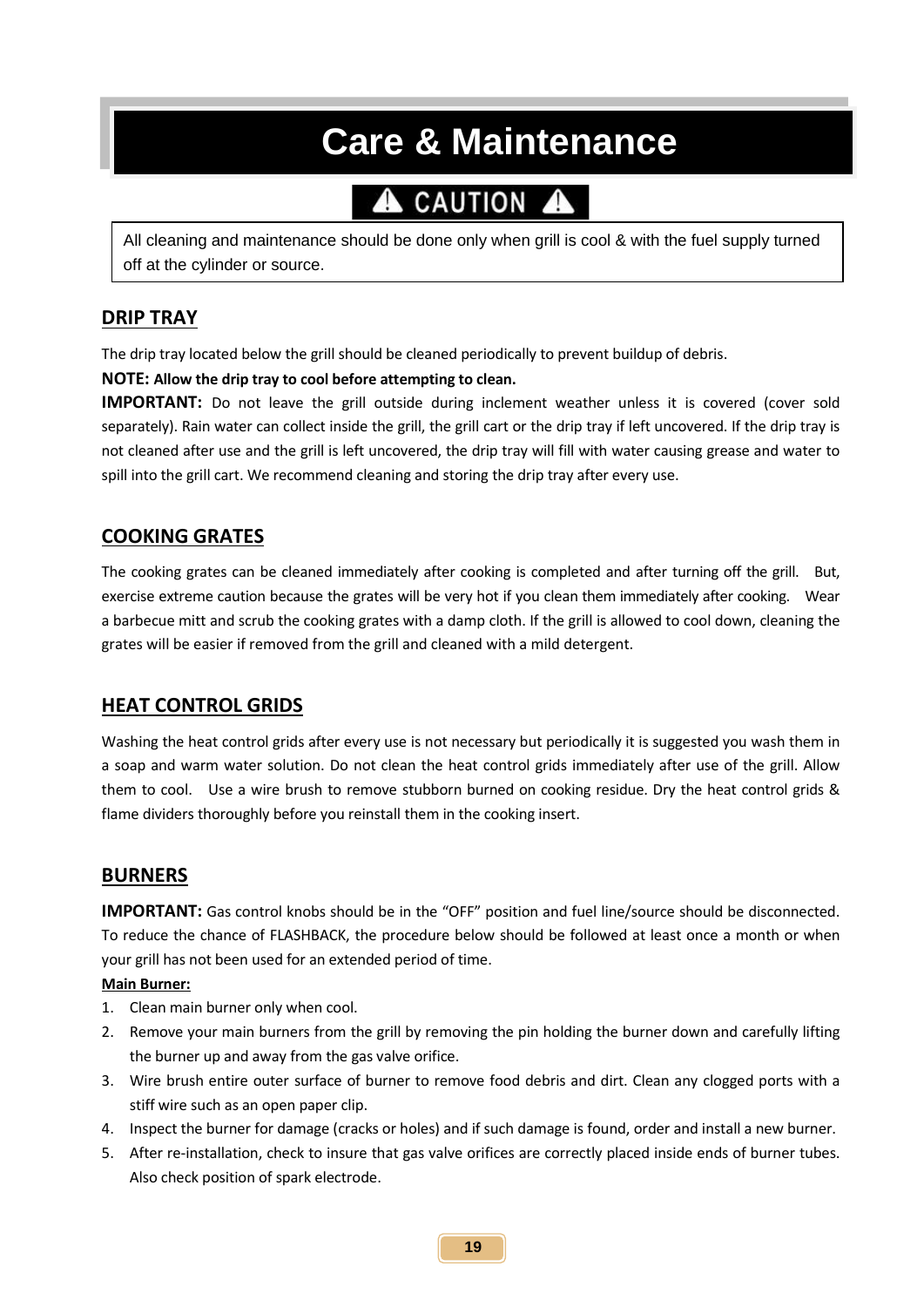#### **Stainless Steel Care and Maintenance**

It is a common misconception that stainless steel will maintain its original factory shine with little help from the consumer. Unfortunately, this is not true. Stainless steel will not stain, discolor, corrode or rust as fast as other types of steel, but it is not fully stain or weather proof. If it is not properly maintained, all grades of stainless steel can face surface discoloration, corrosion and eventually rust. Any stainless steel that is exposed to the environment will require attention and care throughout its life to ensure that it keeps its shine and structural integrity.

#### **Cleaning the Stainless Steel and Polishing**

- 1. Allow grill to cool before cleaning/polishing stainless steel. Do not clean or polish your grill's stainless steel when the gill is in operation or still hot.
- 2. To clean the stainless steel, wash off all dirt and debris from the steel with warm water. If you have tough spots to clean, then a third-party degreaser product can be used.
- 3. Next, rinse and dry the steel thoroughly with a clean towel. Do not allow the steel to air dry as the standing water can cause surface discoloration.
- 4. The last step is to protect to the unit with a good third-party polish. There are several third-party polishes on the market that will help keep your grill protected from the elements for a longer period of time. Most of these polishes are toxic, so only use these on the exterior of the grill. Follow instructions provided on any third-party polish products. Do not use such products on cooking grates or heat control grids.
	- a. Apply the polish to a clean paper towel and wipe with the direction of the grain in the stainless steel.
	- b. There should be no excess liquid on the surface but it is acceptable for it to be a little oily, as that will dissipate.
- 5. If your grill has developed surface discoloration or surface rust, clean the unit as stated above and use a good third-party polish to remove or reduce the spots. Follow instructions provided on any third-party polish products. Coyote does not insure or guarantee the performance of or results from such products.

#### **Environmental Factors that can affect your Grill**

There are several typical causes for surface discoloration and corrosion on your stainless steel outdoor equipment:

- 1. Mortar (which contains lime) from the island assembly process has rested on the unit for a prolonged period of time and the unit was not cleaned quickly.
- 2. Pool chemicals were splashed onto the grill (chlorine and acid will cause problems quickly) and the unit was not cleaned off promptly.
- 3. Hard water from sprinklers (chlorine in the water) was allowed to sit on the unit.
- 4. Salt from the ocean air/water was allowed to rest upon the grill for a prolonged period of time before being cleaned (beach owners must be diligent in maintaining their outdoor stainless equipment).
- 5. Dust, or rust, from other metals found its way onto the grill and was left on for an extended period of time.
- 6. Organic matters (such as certain types of food) might have gotten onto the surface of the grill and it was then covered. With high humidity and low oxygen, corrosion will start to take place.
- 7. Sprays and cleaning solutions containing alkaline, lime, acid, salt, etc. might have been left on the grill surface un-dried.
- 8. Failure to clean or polish your grill in accordance with the instructions above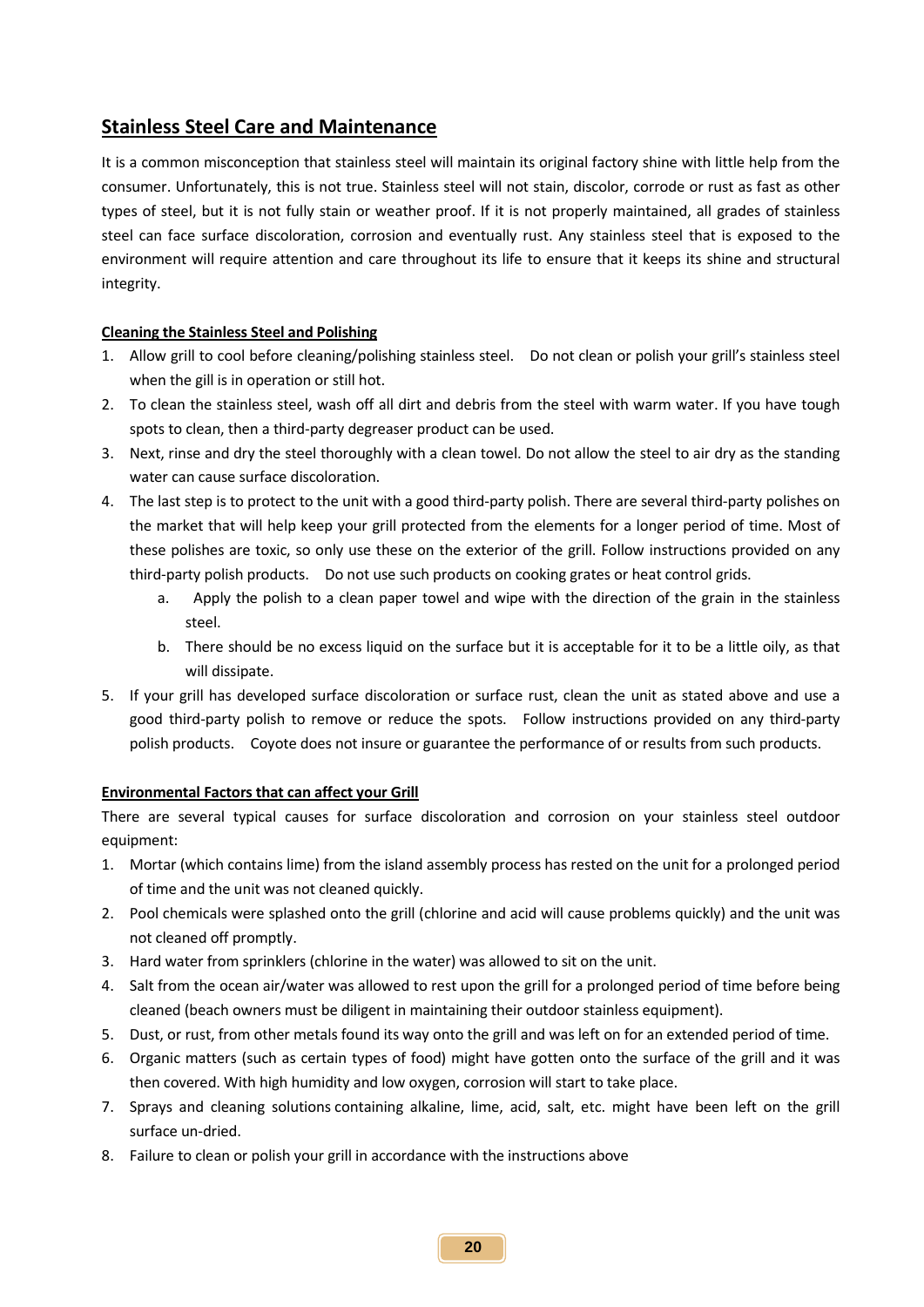#### **Ways to Avoid Rust on your Grill:**

- 1. Purchase a Coyote Grill cover for your unit. This will ensure that your cover is a correct fit and breathable, while providing the protection needed to keep contaminants off of the surface.
- 2. Position your grill away from areas that can receive water splash from a pool or hot tub.
- 3. Remove any excess water from the stainless as soon as noticed.

#### **How to Remove Scratches from your Stainless Steel:**

If your situation is a little more serious and you have obtained scratches in your equipment, then you will need to purchase a third-party stainless steel scratch kit. These kits are popular in retail stores but can be easier to obtain online. With these kits, you will not polish the unit until you are done re-scratching the entire product you are working on. With a scratch kit, the goal is to literally re-scratch the entire surface, so that the original grains are replaced by your new scratched-in grains. With this practice, you must be willing to treat the entire surface or you will notice a start and stop point. Also, be careful to pay attention to your rolled or finished edges as these scratch kits will ruin this finish. After you have used the kit, you will want to follow it up with a good stainless polish (as mentioned prior) and then a dry towel for a final wipe down. Follow all directions on any third-party stainless steel scratch kits. Coyote does not insure or guarantee the performance of or results from such products.

#### **ANNUAL CLEANING OF GRILL HOUSING**

Burn-off of the barbecue after every cookout will keep it ready for its next use. However, once a year, you should give the entire grill a thorough cleaning to keep it in top operating condition.

1. Allow grill to cool down completely. Shut off gas supply at source and disconnect fuel line. Protect fuel line fitting.

- 2. Remove and clean the cooking grids, heat control grids and burners.
- 3. Remove warming rack and wash with mild detergent and warm water.
- 4. Cover the gas valve orifices with a piece of aluminum foil.
- 5. Brush the inside and bottom of the grill with a stiff wire brush, and wash down with a mild soap and warm water solution. Wash thoroughly and let dry.
- 6. Remove aluminum foil from orifices and check orifices for obstruction.
- 7. Check electrode to make sure that a spark is being generated.
- 8. Reinstall heat control grids, cooking grids, and warming rack.
- 9. Reconnect to gas source and observe burner flame for correct operation.

**IMPORTANT:** You should NOT line the bottom of the grill housing with aluminum foil, sand or any other grease absorbent substance. Grease will not be able to drip into the drip tray and a grease fire may occur.

#### **MAINTENANCE GUIDELINES**

- 1. Keep outdoor cooking gas appliance area clear and free from combustible materials, gasoline and other flammable vapors and liquids.
- 2. Do not obstruct the flow of combustion and ventilation air.
- 3. Keep the ventilation opening(s) of the cylinder enclosure free and clear from debris.
- 4. Visually check burner flames. Burner flames should be blue and stable with no yellow tips or excessive noise. If any of these conditions occur, turn grill off and call our customer service line.
- 5. Clean outdoor cooking gas appliance, including special surfaces, with recommended cleaning agents, if necessary.
- 6. Check and clean burner for insects and insect nests. A clogged tube can lead to a fire beneath the grill.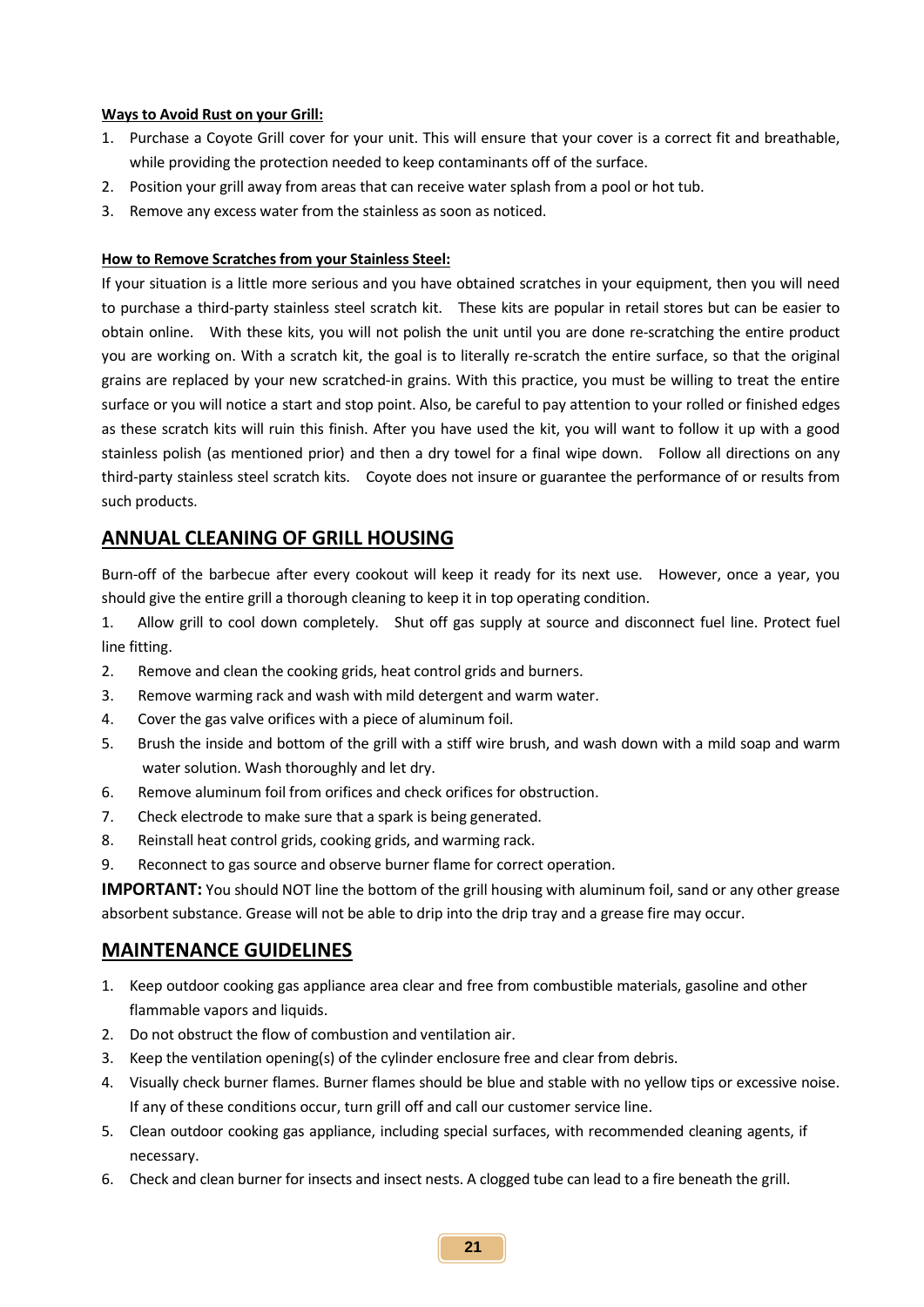## **Troubleshooting Your Grill**

#### **GENERAL TROUBLESHOOTING**

Inspect your burners at least once a year or immediately if any of the following conditions occur:

- The smell of gas.
- Flames appearing mostly yellow.
- The grill will not get hot enough.
- Burners make a snapping noise.
- The grill heats unevenly.

### A WARNING A

**SPIDER AND INSECT WARNING:** Spiders and insects can nest in the burners of this and other grills, which could disrupt gas flow. This dangerous condition could cause a fire behind and beneath the valve panel, damaging the grill and making it unsafe to operate. We recommend you check the grill and remove any spiders, insects and webs at least once a year to reduce this risk.

#### **WHEN TO LOOK FOR SPIDERS/INSECTS**

You should inspect the burners once a year or immediately after any of the following conditions occur:

- 1. The smell of gas in conjunction with the burner flames appearing yellow.
- 2. The grill does not reach temperature.
- 3. The grill heats unevenly.
- 4. The burners make popping noises.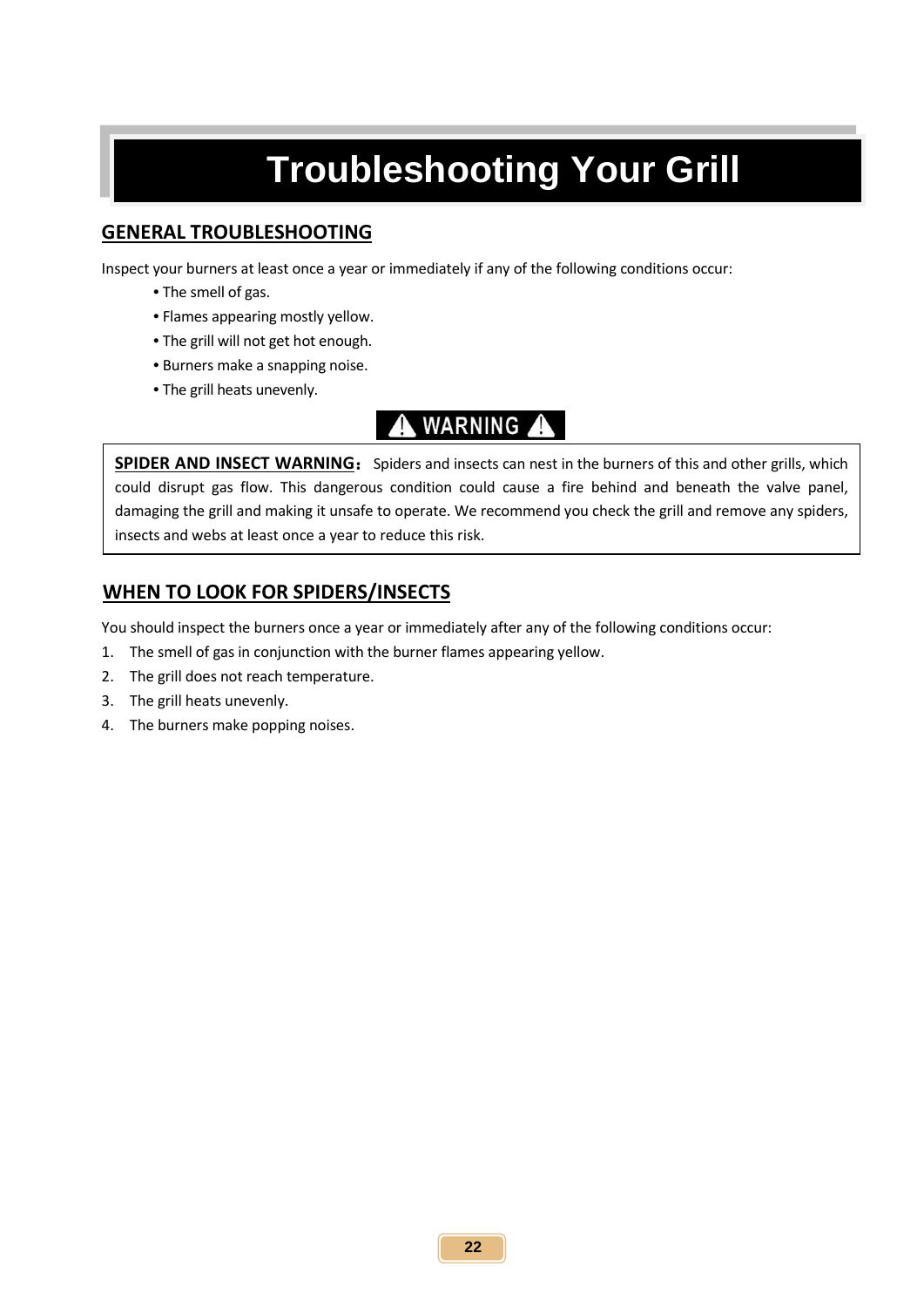#### **TROUBLESHOOTING**

If the grill does not function properly, use the chart below to assist in diagnosing the problem. Troubleshooting is for general purposes only. ALWAYS ERR ON THE SIDE OF SAFETY. If the problem still exists, contact our Coyote Customer Service line at 855-520-1559.

| Problem:                              | <b>Possible Causes and Solutions:</b>                                                        |  |  |  |
|---------------------------------------|----------------------------------------------------------------------------------------------|--|--|--|
| Grill will not light when the igniter | Is your gas supply turned on?<br>$\bullet$                                                   |  |  |  |
| button is pushed.                     | If this is an L.P. grill, is there gas in your tank? Check your gas level.<br>$\bullet$      |  |  |  |
|                                       | Is one of your burners turned on? Allow up to 5 seconds of gas flow<br>$\bullet$             |  |  |  |
|                                       | to ignite.                                                                                   |  |  |  |
|                                       | Is your igniter working?<br>$\bullet$                                                        |  |  |  |
|                                       |                                                                                              |  |  |  |
|                                       | - You should hear a snapping sound when you press the igniter.                               |  |  |  |
|                                       | - If you hear a snapping sound, can you see a spark at the                                   |  |  |  |
|                                       | electrodes?                                                                                  |  |  |  |
|                                       | Note: You will need to remove your cooking grates and heat                                   |  |  |  |
|                                       | control grids to see the electrodes. The electrodes should have a                            |  |  |  |
|                                       | 1/8" to ¼" gap between the electrode and contact point.                                      |  |  |  |
|                                       | Check for loose wire connections to the igniter or electrodes.<br>$\bullet$                  |  |  |  |
|                                       | Check to see if debris is blocking the electrodes.<br>$\bullet$                              |  |  |  |
|                                       | If the igniter is not working, can you light the grill with a lighter?<br>$\bullet$          |  |  |  |
| <b>Flare-ups</b>                      | Check heat control grids and cooking grates for excess food or<br>$\bullet$                  |  |  |  |
|                                       | grease build-up.                                                                             |  |  |  |
|                                       | Ensure grill is not placed directly in the path of wind.<br>$\bullet$                        |  |  |  |
|                                       | Be sure drip tray is clean (do not use aluminum foil on drip tray.)                          |  |  |  |
|                                       | Note: Some flare-ups may be inevitable if cooking greasy foods.                              |  |  |  |
| <b>Yellow Flames</b>                  | Check the burner inlet for obstructions, particularly at air inlets for<br>$\bullet$         |  |  |  |
|                                       | each burner.                                                                                 |  |  |  |
|                                       | $\bullet$<br>Grill may be in an area that is too windy.                                      |  |  |  |
| Flame blows out on low setting or     | Check for spider webs or insect nest in venturi and clean venturi.<br>$\bullet$              |  |  |  |
| has uneven heat distribution.         | Cold grill needs to be preheated for 5 minutes on high setting.<br>$\bullet$                 |  |  |  |
|                                       | Venturi may be misaligned and needs to be lined up over orifices.<br>$\bullet$               |  |  |  |
|                                       | Cold and windy weather will require you to move grill away from<br>٠                         |  |  |  |
|                                       | the wind.<br>Lack of fuel. Check to see cylinder valve is open and cylinder has<br>$\bullet$ |  |  |  |
|                                       | fuel.                                                                                        |  |  |  |
| Low heat with the knob on "HIGH"      | Check to see if the fuel hose is bent or kinked.<br>٠                                        |  |  |  |
|                                       | Make sure the grill area is clear of dust.                                                   |  |  |  |
|                                       | Check your gas supply and gas pressure.<br>$\bullet$                                         |  |  |  |
|                                       | If it is only one burner that appears low, make sure the orifice or<br>٠                     |  |  |  |
|                                       | burner is clean.                                                                             |  |  |  |
| <b>Grill is Too Hot</b>               | Excess grease build-up causing grease fires.<br>$\bullet$                                    |  |  |  |
|                                       | Damaged or faulty regulator.<br>٠                                                            |  |  |  |
|                                       | Replace with factory authorized parts.<br>Cook on a lower temperature setting.               |  |  |  |
| Flame behind control panel or         | IMMEDIATELY shut off cylinder valve and allow grill to cool.                                 |  |  |  |
| control knob area.                    | Check for spider webs or insect nest in venturi and clean venturi.<br>$\bullet$              |  |  |  |
|                                       | Gas is leaking from a faulty connection. Tighten connections with                            |  |  |  |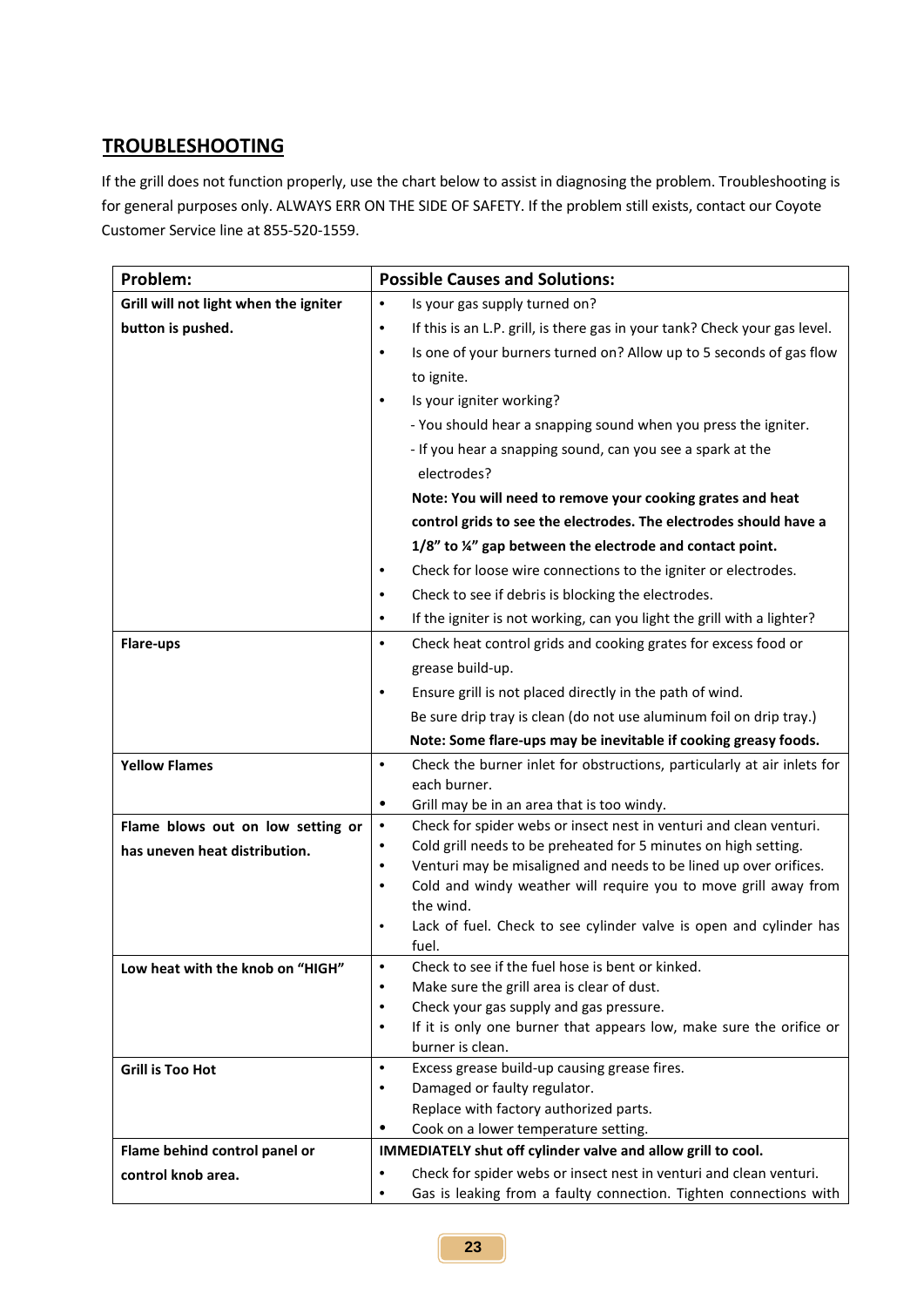|                         | an adjustable wrench and replace damaged parts. Perform a leak<br>test on all connections before cooking on grill again.<br>Venturi may be misaligned and needs to be lined up over orifice.<br>If you cannot find the reason, call Customer Service at<br>٠ |  |  |  |  |
|-------------------------|--------------------------------------------------------------------------------------------------------------------------------------------------------------------------------------------------------------------------------------------------------------|--|--|--|--|
|                         | 855-520-1559 for assistance.                                                                                                                                                                                                                                 |  |  |  |  |
| Fire at any connection. | <b>IMMEDIATELY shut off cylinder valve and allow grill to cool.</b>                                                                                                                                                                                          |  |  |  |  |
|                         | Gas is leaking from a faulty connection. Tighten connections with                                                                                                                                                                                            |  |  |  |  |
|                         | an adjustable wrench and replace damaged parts.                                                                                                                                                                                                              |  |  |  |  |
|                         | Perform a leak test on all connections before cooking on grill again.<br>٠                                                                                                                                                                                   |  |  |  |  |
|                         | you cannot find the reason, call Customer Service at                                                                                                                                                                                                         |  |  |  |  |
|                         | 855-520-1559 for assistance.                                                                                                                                                                                                                                 |  |  |  |  |